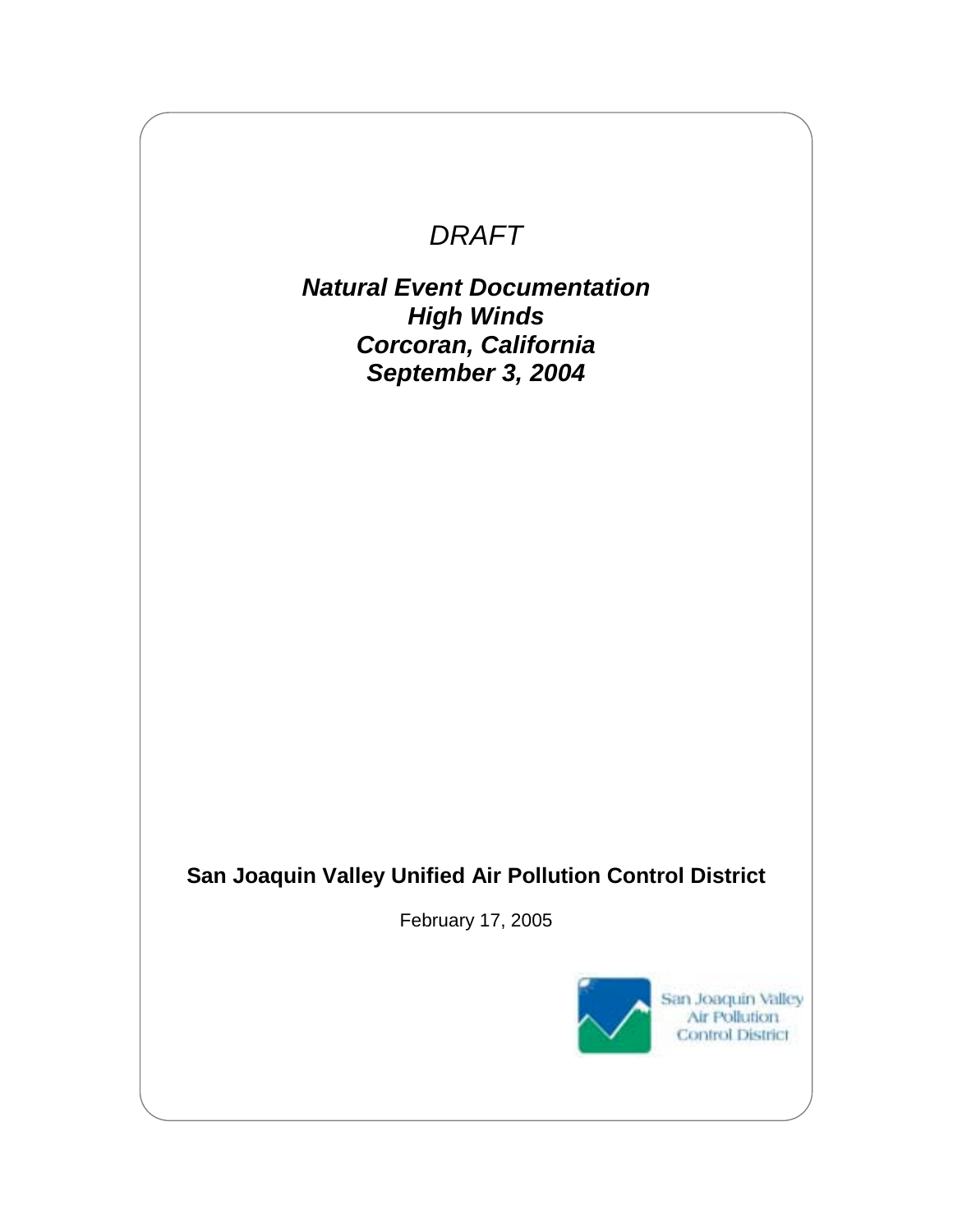#### **CONTRIBUTORS**

The following individuals, listed alphabetically, contributed to the preparation of this document.

#### **San Joaquin Valley Unified Air Pollution Control District**

Dave Mitchell Planning Manager

#### **Contributing Staff**

Shawn Ferreria, Atmospheric Scientist/Project Planner Jessi Hafer, Air Quality Specialist Don Hunsaker, Supervising Air Quality Planner Evan Shipp, Supervising Air Quality Meteorologist

*San Joaquin Valley Unified Air Pollution Control District 1990 E. Gettysburg Avenue Fresno, CA 93726 (559) 230-5800 www.valleyair.org*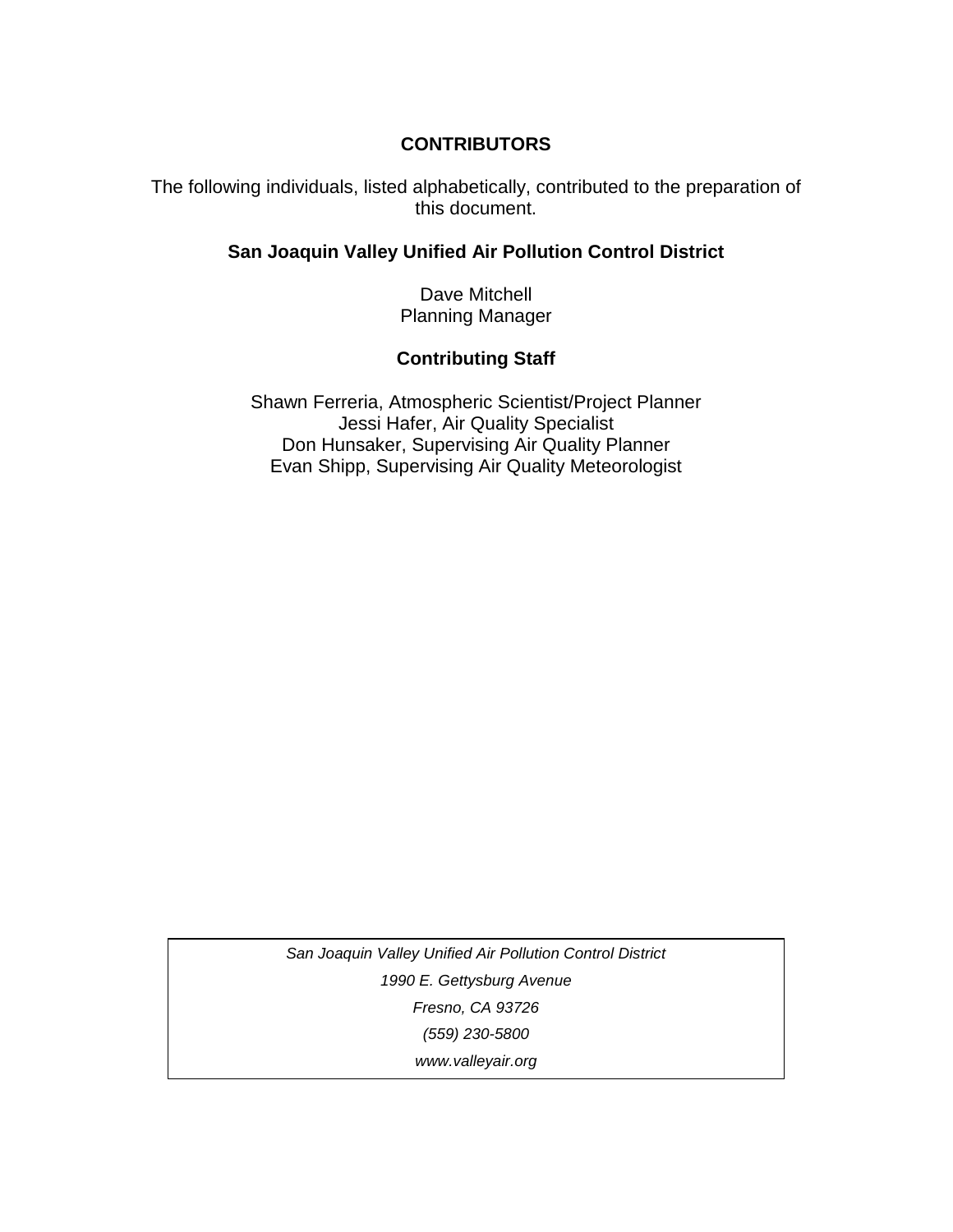# **INTRODUCTION**

The U.S. Environmental Protection Agency (EPA) has published policies for documenting when exceedances of particulate matter standards result from a natural event. The San Joaquin Valley Air Basin (SJVAB) experienced high levels of particulate matter on September 3, 2004 that fall under the EPA's natural event policies. The purpose of this report is to provide documentation supporting the San Joaquin Valley Unified Air Pollution Control District's (District) determination that the event meets the EPA criteria for a natural event.

The term "particulate matter (PM)" refers to a group of air pollutants suspended in the air as solid particles or liquid droplets and varying in size and composition. The size of PM varies from coarse wind blown dust particles to fine particles; PM can be formed from chemical reactions in the atmosphere or directly emitted. PM10 consists of particles with an aerodynamic diameter of 10 microns or less (human hair has a diameter of about 70 microns). PM10 is a health concern because it is small enough to reach the air spaces deep in the lungs.

The 24-hour National Ambient Air Quality Standard (NAAQS) for PM10 is 150  $\mu$ g/m $^3$ . The 24-hour standard for PM10 is attained when the 24-hour average concentration of PM10 does not exceed the NAAQS more than one day per year. The SJVAB has exceeded this standard in the past and is currently classified as a Serious Nonattainment Area for PM10 under federal criteria. Within the SJVAB, a PM10 exceedance occurred in the City of Corcoran on September 3, 2004. The District holds that this exceedance was caused by a natural event of high winds and, as such, should be flagged so that it does not count against the SJVAB's attainment status. An event of strong gusty winds in parts of the Sacramento and northern San Joaquin Valley transported particulates to areas where winds slowed, the particles were deposited near the surface, and high PM10 levels resulted.

This report contains several elements. First, it provides a summary of the federal policy allowing for natural event data flagging. Second, it provides a description of the PM10 problem in the SJVAB. Third, it provides a technical analysis of the conditions that occurred during the exceedance that demonstrates it was caused by a natural event.

Once the District obtains the concurrence of the California Air Resources Board (ARB) and EPA that the data should be flagged, the District will start developing a Natural Events Action Plan (NEAP). The NEAP provides a series of actions to inform the public of future natural events and to mitigate the impacts.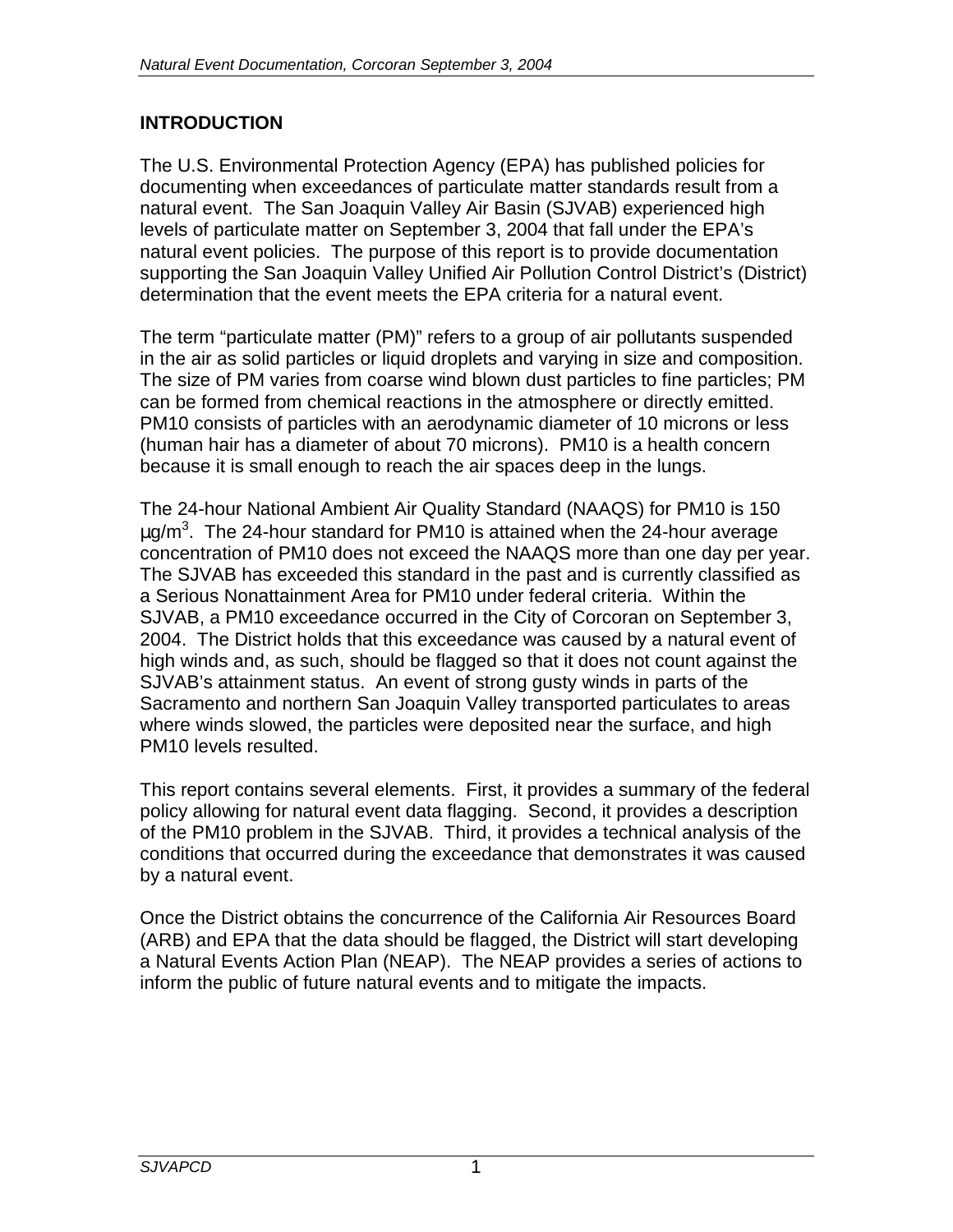# **FEDERAL POLICY**

There are several federal policies that were published over the years that are relevant to this discussion. The policies have focused on air quality data, PM10 exceedances, and unusual conditions. A discussion of these follows, and a summary is provided in Table 1. This information provides the framework for flagging exceedances as natural events.

The EPA's *Guideline on the Identification and Use of Air Quality Data Affected by Exceptional Events* (1986) introduced a flagging system to help prevent misinterpretation or misuse of air quality data that had resulted from natural or man-made events considered unlikely to reoccur at a given location. Eighteen types of exceptional events were included. One type of event was high winds, defined as conditions in which there is only trace or no precipitation in addition to one of the following conditions: hourly wind speeds averaging at least 40 mph or lower hourly wind speeds with gusts of at least 30 mph. Additionally, these high wind events were to be associated with PM10 samples composed primarily (85%) of natural sources, so dust from industrial sources was not to be flagged (EPA 1986).

Rather than using data flags, Section 188(f) of the 1990 federal Clean Air Act (CAA) amendments waived data if the cause of a PM10 exceedance was shown to be nonanthropogenic. Appendix K to the Code of Federal Regulations Title 40 (*Protection of Environment*), part 50 (2.4), also discounted data from exceptional events rather than applying data flags. Here, exceptional events are uncontrollable natural events and any non-reoccurring event.

A new data flagging system was introduced in the EPA's *Guidelines on the Identification and Handling of Ambient Air Quality Data Affected by Special Events or Special Conditions* (1994). These flags were applied to events happening only once in any five-year period.

Most recent, and of primary concern here, is the EPA memorandum, *Areas Affected by PM10 Natural Events* (1996). When a clear, causal relationship is shown between a PM10 exceedance and one of three categories of natural events (volcanic and seismic activity, unwanted wildland fires, and high wind events), air quality data can be flagged so that it does not count toward an area's attainment status. Since the conditions that create high winds vary from area to area, the State must determine the high wind conditions that are likely to overcome best available control measures (BACM) for dust in each region.

According to this 1996 memorandum, documentation of the causal relationship between the PM10 exceedance and the natural event must be available for public review and comment. Then, it is submitted to the Regional EPA Office within 180 days of the exceedance. The Regional Office will confirm or deny the data flag within 60 days of receiving the documentation. If the data is flagged, a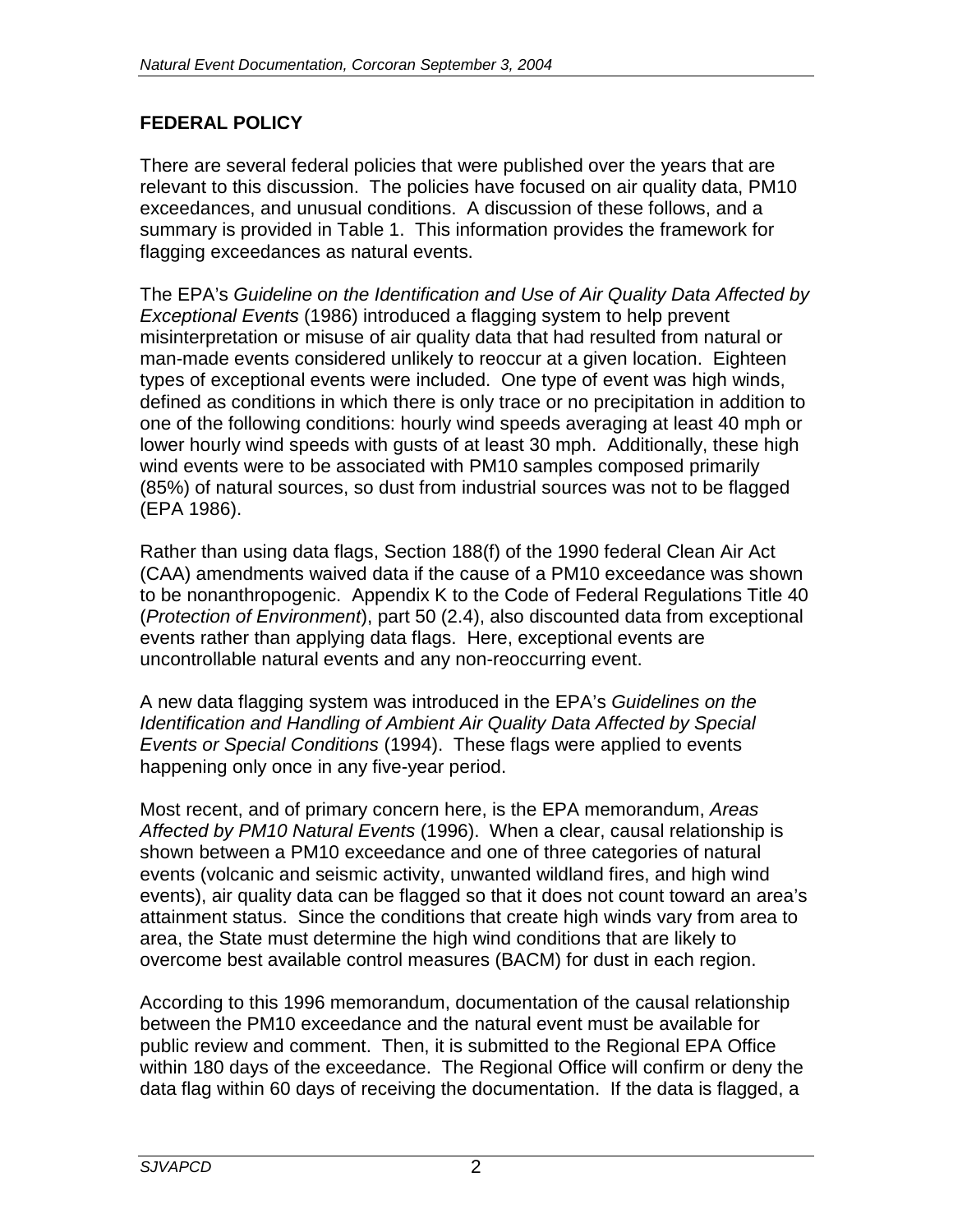Table 1 Summary of Federal Policy Related to Natural Events and Exceedances of Federal Ambient Air Quality Standards

| <b>POLICY TITLE</b>                                                                                                                         | <b>DATE</b>     | <b>APPLICATION</b>                                                                                                                                              |
|---------------------------------------------------------------------------------------------------------------------------------------------|-----------------|-----------------------------------------------------------------------------------------------------------------------------------------------------------------|
| Guideline on the Identification and Use of<br>Air Quality Data Affected by Exceptional<br>Events                                            | 1986            | Defined 18 exceptional human and<br>natural events to be flagged                                                                                                |
| <b>Federal CAA Amendments, Section</b><br>188(f)                                                                                            | 1990            | Waived data from exceedances caused<br>by nonanthropogenic sources                                                                                              |
| Appendix K to 40 CFR, part 50 (2.4)                                                                                                         | revised<br>2001 | Discounted data from uncontrollable<br>natural events or any nonreoccuring<br>event                                                                             |
| Guidelines on the Identification and<br>Handling of Ambience Air Quality Data<br>Affected by Special Events or Special<br><b>Conditions</b> | 1994            | Flagged data influenced by events that<br>occur once in any five-year period                                                                                    |
| Memorandum: Areas Affected by PM10<br><b>Natural Events</b>                                                                                 | 1996            | Flags data for exceedances caused by<br>one of three types of natural events so<br>that they do not count against an area's<br>attainment status; requires NEAP |

NEAP is to be developed within 18 months of the exceedance date to address pubic health and future events. The NEAP should be reevaluated every five years, at minimum.

#### **PM10 IN THE SAN JOAQUIN VALLEY**

The SJVAB is an inter-mountain valley in central California that is approximately 250 miles long, averages 80 miles wide, and is partially enclosed by the Coast Mountain range on the west, the Tehachapi Mountains on the south, and the Sierra Nevada range on the east. Figure 1 shows generalized summer wind patterns in the San Joaquin Valley. The SJVAB includes eight counties: San Joaquin, Stanislaus, Merced, Madera, Fresno, Kings, Tulare, and a portion of Kern.

The SJVAB is currently classified as a Serious Nonattainment Area for PM10 under federal criteria. To meet federal requirements, the San Joaquin Valley Air Pollution Control District (District) adopted the *2003 PM10 Plan* on June 19, 2003 and amended the plan on December 18, 2003. The District is currently working on the *2006 PM10 Plan*, which is due to the EPA on March 31, 2006.

#### **Monitoring Network**

The District operates an extensive network of air quality monitoring stations in the SJVAB (see Figure 2). Stations with PM10 monitor locations are indicated with a circled "x". Each PM10 monitor is on a six-day reading cycle, which is maintained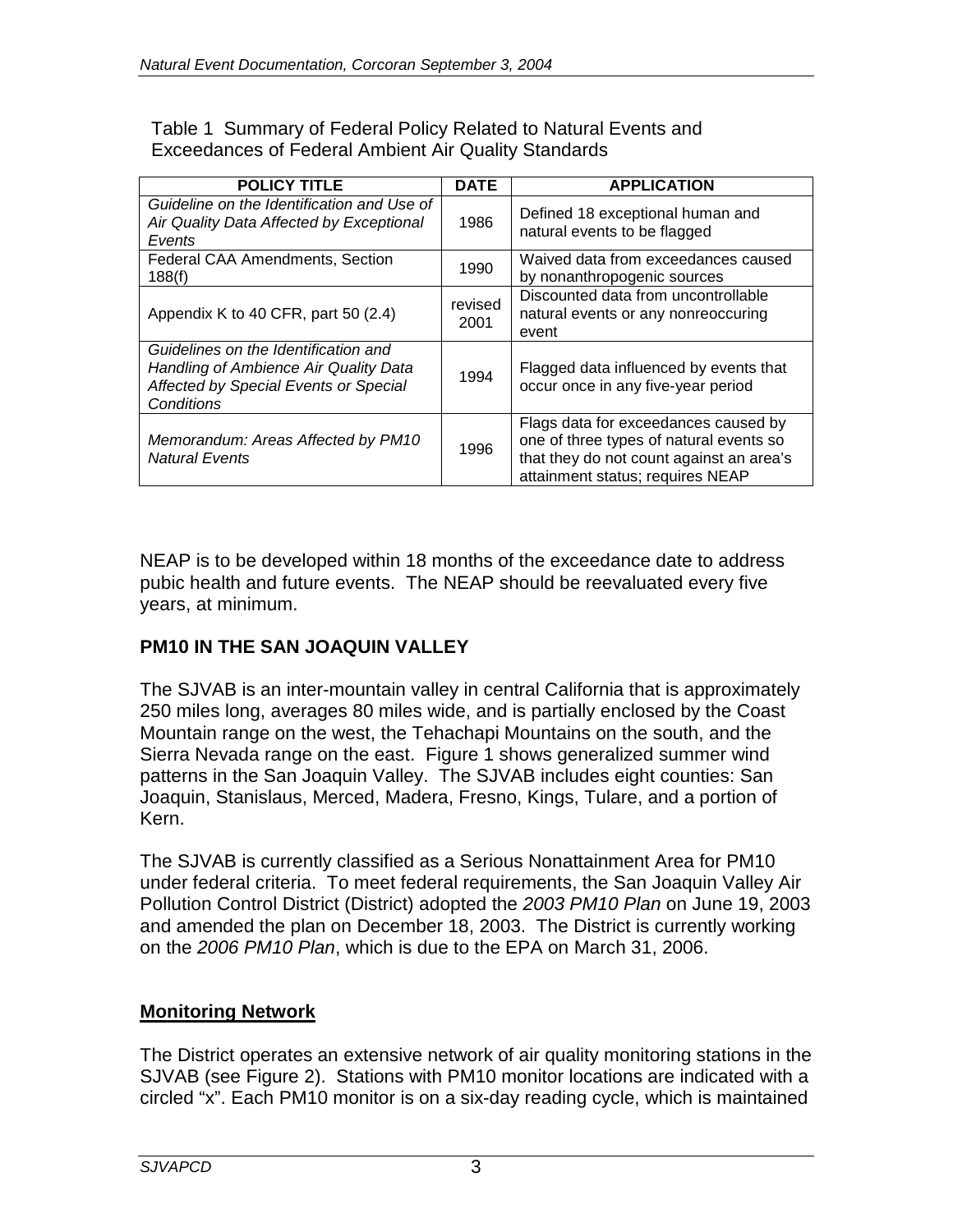for ease of PM10 filter changing while ensuring that samples are not taken on the same day of the week every week. Most of the PM10 monitors are on the same six-day cycle, but one monitor (indicated in the center of Figure 3) is on an alternate six-day cycle. This particular monitor is in the City of Corcoran, part of Kings County, and herein shall be referred to as the alternate Corcoran monitor.



Figure 1 San Joaquin Valley Wind Patterns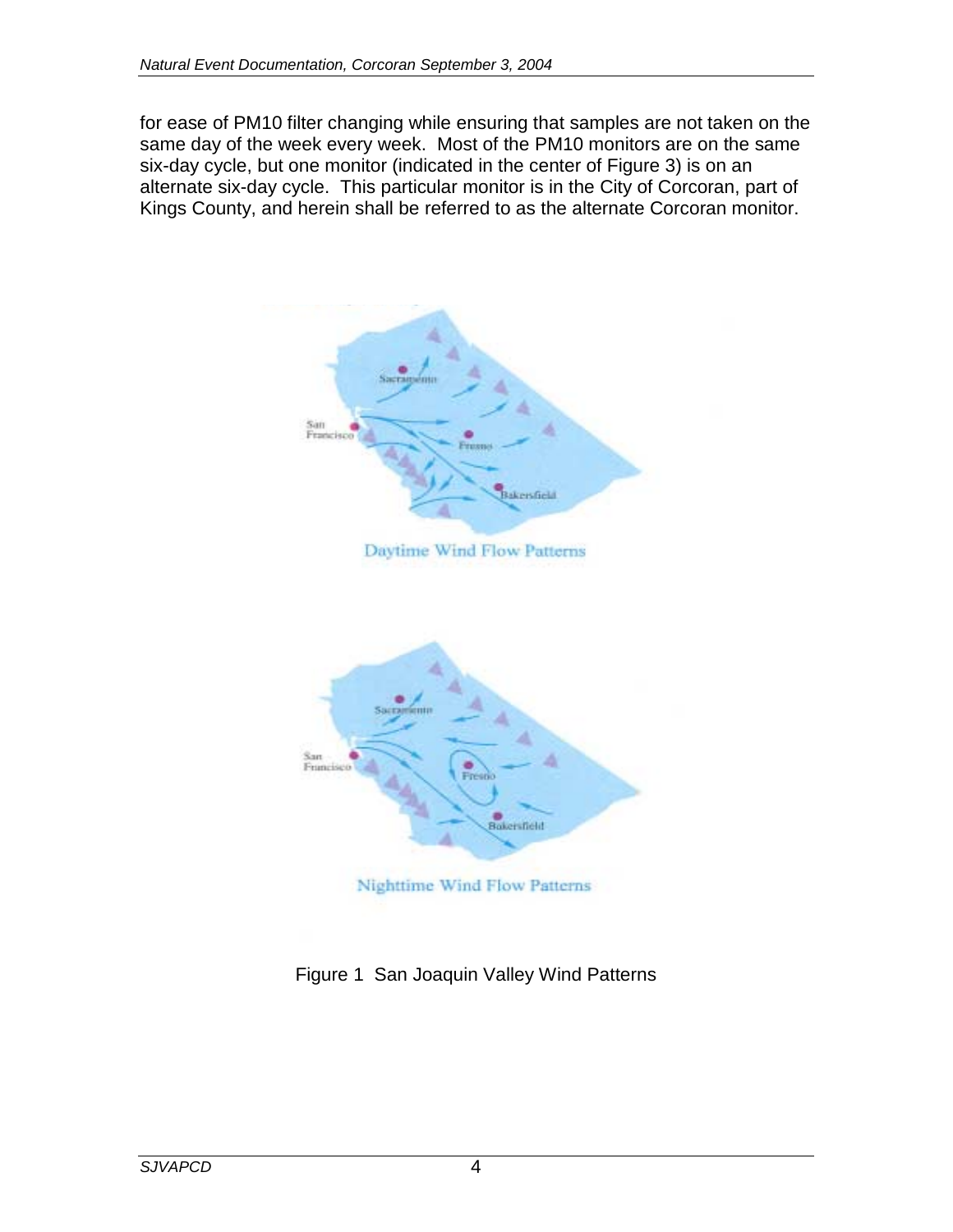

Figure 2 Air Monitoring Sites in the SJVAPCD

The City of Corcoran, which had a 2000 population of 14,458, is part of Kings County, which had a total 2000 population of 129,461 (U.S. Census Bureau 2005). Of the estimated 26.75 tons per day of PM10 emitted in Kings County in 2004, 2.7% came from mobile sources (on-road and off-road), 5.1% came from stationary sources (including industrial processes and fuel combustion), and 92.2% came from area-wide sources (ARB 2005). Area-wide contributions are illustrated in Figure 4.



Figure 3 Alternate Corcoran monitor location *Source*: USGS

The primary land use for many miles upwind of the site is farming. The San Joaquin Valley has the most productive farmland in the world with over 4.4 million harvested acres in 2002. The high temperatures and normal summer drought in the region add to the productivity of the crops, but these conditions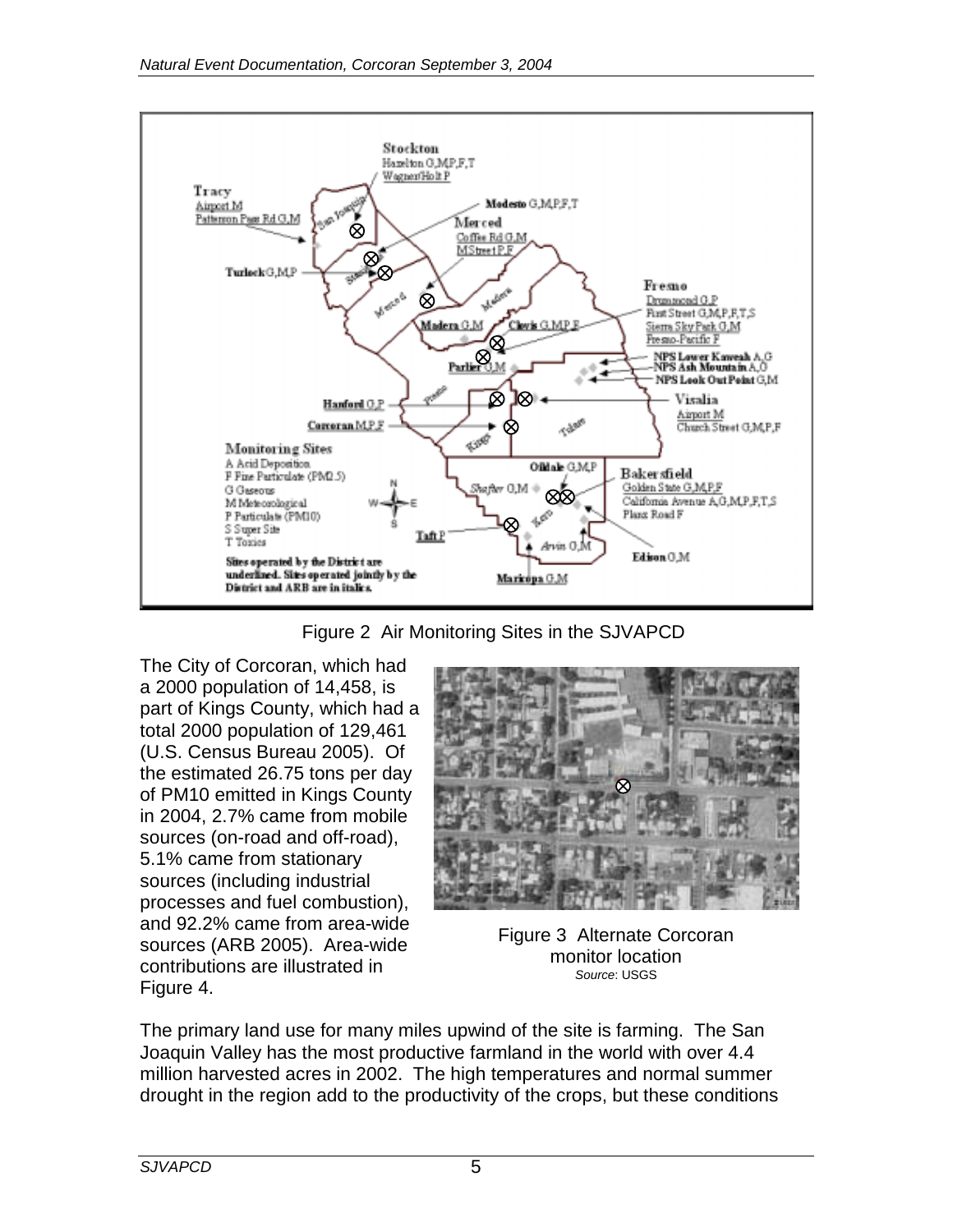can create low soil moisture conditions after harvest is complete and irrigation is discontinued. September is peak harvest season for many crops. In the absence of best available control methods (BACM), certain soil types may be subject to wind entrainment during the period after being disturbed by harvest activities and until the soil is prepared for the next crop. However, the infrequency of high winds in the area limits the occasions when this condition causes a problem. After the first substantial rain of the season, which usually occurs in late September or early October, the potential for windblown dust is greatly reduced.

The District has adopted BACMs in the San Joaquin Valley that control the significant sources of PM10 in the air basin, including Corcoran. The two most important controls of fugitive dust are Regulation VIII (Fugitive PM10 Prohibitions) and Rule 4550 (Conservation Management Practices). EPA has approved the control strategy in the 2003 PM10 Plan as BACM. The rules are discussed at length in the 2003 PM10 Plan and are available at <http://www.valleyair.org/rules/1ruleslist.htm>.

# **Exceedance on September 3, 2004**

Corcoran has a total of three PM10 monitors. Two of the monitors are on the same cycle to allow checks of monitor accuracy. The third monitor, the alternate Corcoran monitor, allows for more data to be taken. This alternate Corcoran monitor recorded a PM10 exceedance on September 3, 2004. This monitor was functioning properly when the exceedance was recorded (see Figures 5 and 6).

On September 3, 2004, the alternatecycle monitor collected a PM10 sample reflecting a PM10 concentration of 217 $\mu$ g/m $^3$  (see Figure 7), which is well above the  $150 \mu g/m^3$  standard. This exceedance was likely due to a combination of several factors, but the exceedance would not have occurred in the absence of regional high winds.



Figure 4 PM10 in Kings County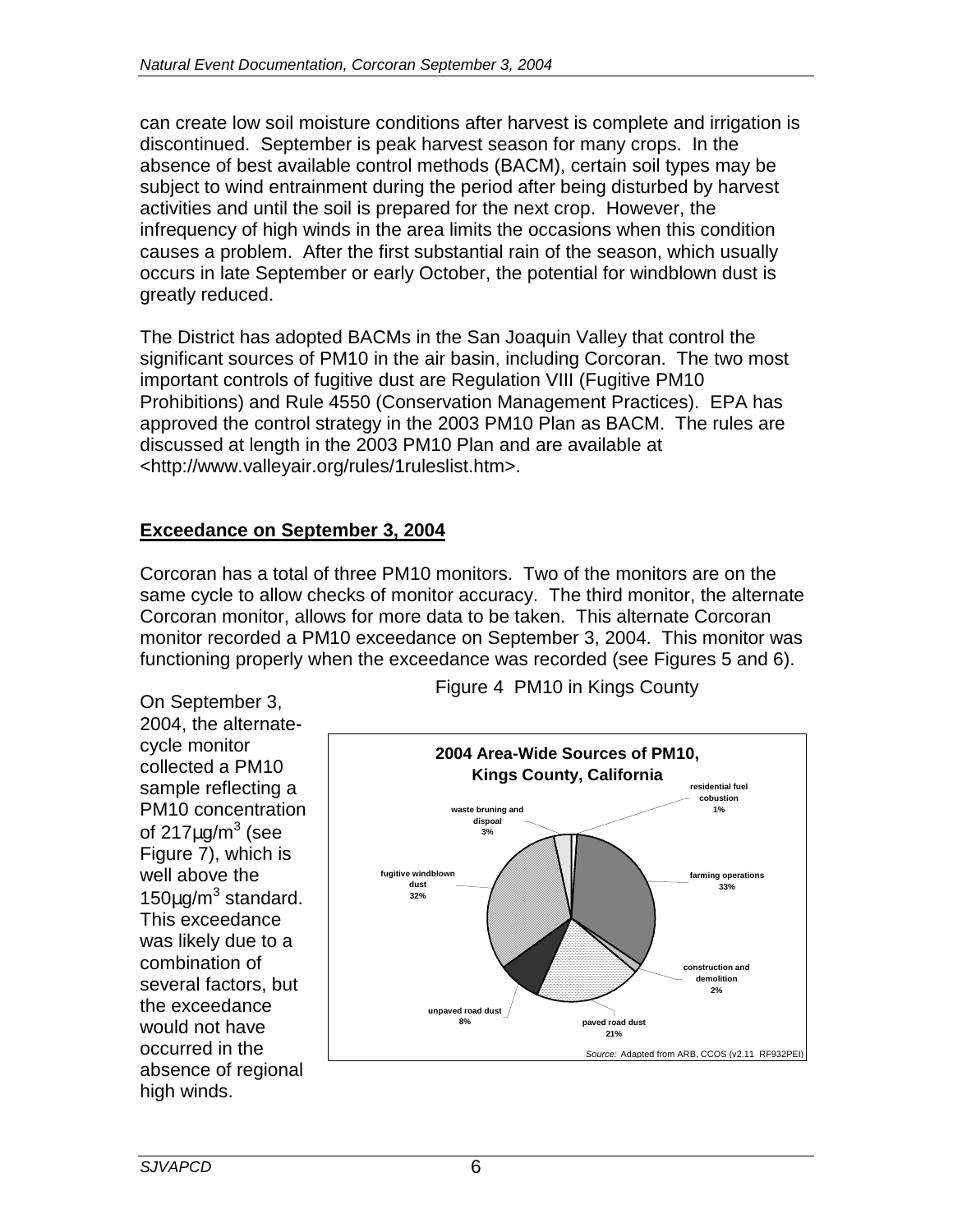District staff examined other potential sources of the high readings that day. Fires were taking place in the Sierra Nevada area on the afternoon of the exceedance. A 400-acre, 70% contained wildfire burned near Mariposa, and active wildland fire use was taking place in Sequoia and Kings Canyon National Park (SEKI), which is approximately 60 miles from Corcoran. The largest SEKI fire was 74 acres. Northwest winds observed this day would not have transported smoke from the fire into the Corcoran area, so several agricultural burns were initially permitted as well. However, the District subsequently set burn allocations to zero when stronger winds set in. Additionally, the PM2.5 reading for Corcoran was low, at  $25\mu g/m^3$ . A low PM2.5 level occurring with high PM10 levels typically indicates that wind-blown dust, not fire, is the source.

| <b>24-HOUR AIR SAMPLE REPORT</b><br>MLD-13A (REV. 8/01)                  |                                     | <b>VOLUMETRIC PM 10</b>                                                              |       |                         |                |                                                                                                                                        |                       | SAMPLE NO. 30/8455                                                                                                                                                                                                                                                                                                                           |                                                 | LAB. NO.                                                |                    |               |
|--------------------------------------------------------------------------|-------------------------------------|--------------------------------------------------------------------------------------|-------|-------------------------|----------------|----------------------------------------------------------------------------------------------------------------------------------------|-----------------------|----------------------------------------------------------------------------------------------------------------------------------------------------------------------------------------------------------------------------------------------------------------------------------------------------------------------------------------------|-------------------------------------------------|---------------------------------------------------------|--------------------|---------------|
| <b>STATION NAME</b><br><b>STATION ADDRESS</b><br><b>REPORTING AGENCY</b> |                                     | rcoran-                                                                              |       | atterson7<br>$+$ terson |                |                                                                                                                                        | <b>ELEVATION</b><br>ఱ | COUNTY<br>6<br><b>INSTRUMENT NO</b>                                                                                                                                                                                                                                                                                                          | SITE                                            | <b>AGENCY</b>                                           | PROJECT            |               |
|                                                                          |                                     | SJVUAPC                                                                              |       | D                       |                |                                                                                                                                        |                       |                                                                                                                                                                                                                                                                                                                                              |                                                 |                                                         |                    |               |
| <b>SAMPLING</b><br><b>CONDITIONS</b>                                     |                                     | A: NO UNUSUAL CONDITIONS<br><b>B: WIND-BLOWN SAND/DUST</b><br>C: CONSTRUCTION NEARBY |       |                         | E: FIRE NEARBY | LOCAL CONDITION CODES (ENTER APPROPRIATE CODE IN BOX AT LEFT)<br>D: FARMING OPERATION NEARBY<br>F: SAMPLER MALFUNCTION (Explain Below) |                       | <b>H: RAIN</b><br>Z: OTHER (Explain in Remarks)                                                                                                                                                                                                                                                                                              |                                                 | DATE OF LAST CALIBRATION<br><b>YEAR</b><br><b>MONTH</b> |                    | DAY           |
|                                                                          |                                     | DATE                                                                                 |       | <b>TIME</b>             |                | SAMPLE COLLECTION DATA                                                                                                                 |                       |                                                                                                                                                                                                                                                                                                                                              |                                                 |                                                         |                    |               |
|                                                                          | YEAR                                | <b>MONTH</b>                                                                         | DAY   | HOURS                   | MIN.           | <b>ELAPSED TIME METER</b><br>(MIN.)                                                                                                    |                       | FILTER PAPER WEIGHT<br>(GRAMS)                                                                                                                                                                                                                                                                                                               |                                                 |                                                         |                    |               |
| <b>FINISH</b>                                                            |                                     |                                                                                      |       |                         | O              |                                                                                                                                        |                       |                                                                                                                                                                                                                                                                                                                                              |                                                 | <b>AVERAGE STD</b><br><b>FLOW (SCFM)</b>                |                    |               |
| <b>START</b>                                                             |                                     |                                                                                      |       |                         |                |                                                                                                                                        |                       |                                                                                                                                                                                                                                                                                                                                              |                                                 | <b>AVERAGE IND.</b><br><b>FLOW RATE</b>                 |                    |               |
|                                                                          |                                     | <b>INDICATED FLOW RATE</b>                                                           |       |                         |                | NET:                                                                                                                                   |                       | NET:                                                                                                                                                                                                                                                                                                                                         |                                                 |                                                         |                    |               |
| PdO                                                                      |                                     |                                                                                      | Pd(F) |                         | in.            |                                                                                                                                        |                       |                                                                                                                                                                                                                                                                                                                                              | mmHa                                            |                                                         |                    |               |
| TO BE COMPLETED BY SAMPLER OPERATORS:                                    |                                     |                                                                                      |       |                         |                |                                                                                                                                        |                       | Inspection of sampler and filter indicates that sample collected is in compliance with quality control standards for sampling. Filter and Dickson recorder chart enclosed.<br>Sample does not meet quality control standards for sampling and should be invalidated. Dickson recorder chart and filter enclosed. Makeup sample scheduled for |                                                 |                                                         |                    |               |
| Reasons:                                                                 | <b>Power Outage</b><br><b>Other</b> | <b>Filter Contaminated or Damaged</b>                                                |       |                         |                | - High/Low Flowrate                                                                                                                    |                       |                                                                                                                                                                                                                                                                                                                                              | <b>Erratic Flowrate</b><br><b>Timer Problem</b> |                                                         |                    |               |
| <b>OPERATOR</b>                                                          |                                     | 0                                                                                    |       |                         |                |                                                                                                                                        |                       | PHONE NO.                                                                                                                                                                                                                                                                                                                                    |                                                 | 5862<br><6                                              |                    |               |
| State of California<br>1927 13th St.                                     |                                     | <b>CALIFORNIA AIR RESOURCES BOARD</b>                                                |       | <b>REMARKS:</b>         |                |                                                                                                                                        |                       |                                                                                                                                                                                                                                                                                                                                              |                                                 |                                                         | PRE-<br><b>ANA</b> | POST-<br>ANA. |
| Sacramento, CA 95814                                                     |                                     |                                                                                      |       |                         |                | ۱ò.                                                                                                                                    |                       |                                                                                                                                                                                                                                                                                                                                              |                                                 |                                                         |                    |               |

Figure 5 Documentation of sample collection in compliance with quality control standards for sampling for the September 3, 2004 PM10 sample collected at Corcoran. Monitors are calibrated every four months.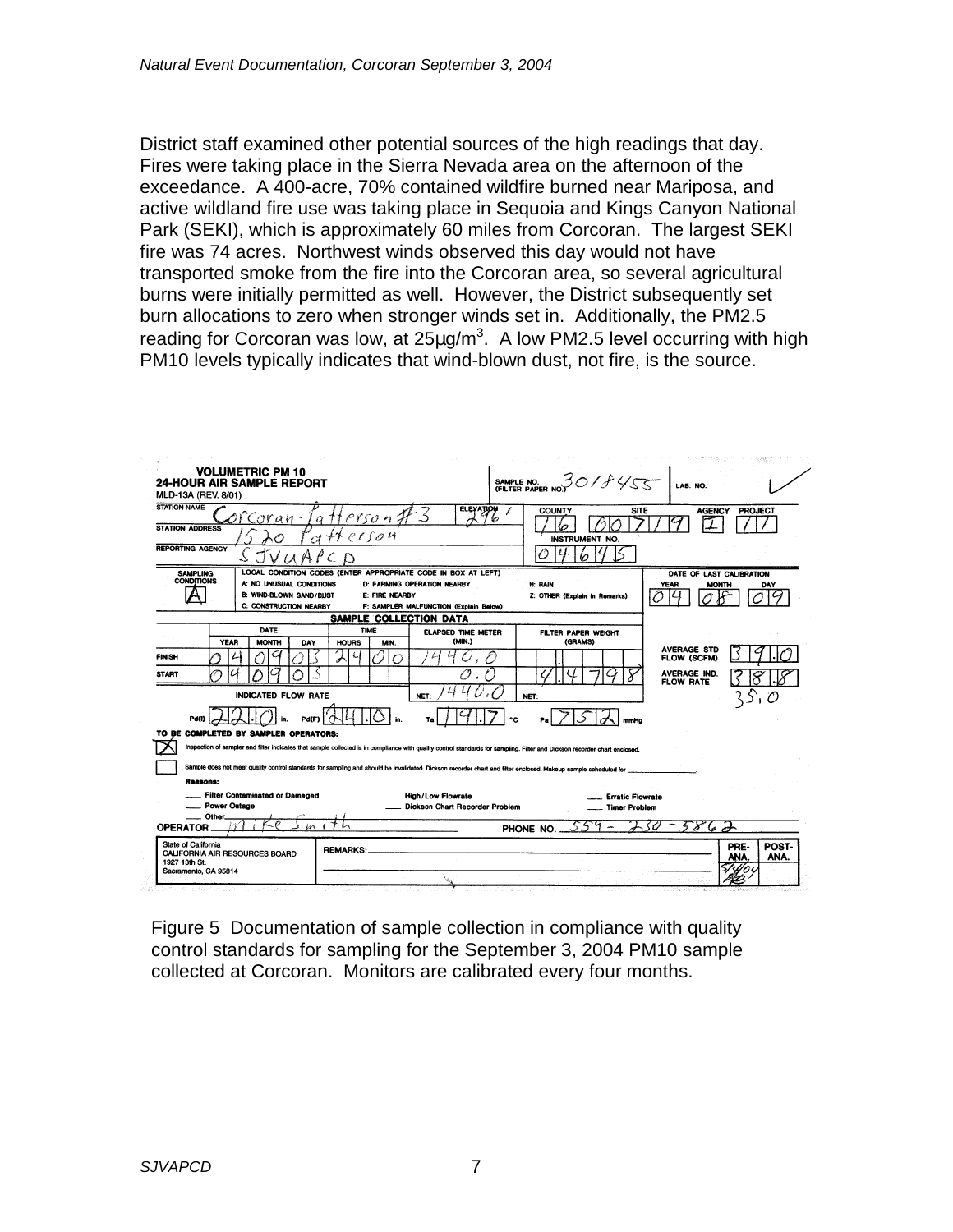| Date<br>8/9/2004                           |                                |                                       | Calibration: | AS-IS |                                                   | Final        | x                         |  |
|--------------------------------------------|--------------------------------|---------------------------------------|--------------|-------|---------------------------------------------------|--------------|---------------------------|--|
|                                            |                                |                                       |              |       |                                                   |              |                           |  |
| Site Name:                                 |                                | Corooran-Patterson 43                 |              |       | Site Elevation:                                   |              | 296                       |  |
| Site Number:                               |                                | 16-719                                |              |       | Ambient Temp C: (Ta)                              |              | 38.5                      |  |
| Log Number:                                |                                | NA.                                   |              |       | Ambiant press, mmHg; (Pa)                         |              | 753                       |  |
| Calibration Standards                      |                                |                                       |              |       | Sampler Being Calibrated                          |              |                           |  |
| Orifice Std. Make/Model: GMW VAR. ORFICE   |                                |                                       |              |       | Make and Model: Sierra -Anderson                  |              |                           |  |
| Property Number                            | 9253                           |                                       |              |       | VFC Serial Number:                                |              | P4894                     |  |
| Date Cortified                             | 1/8/2004                       |                                       |              |       | Property Number:                                  | 4645         |                           |  |
| P Std. Property Number: DELTA CAL 9219     |                                |                                       |              |       | Last Cal. Date:                                   |              | 4/8/2004                  |  |
|                                            | P Date Certified: 1/14/2004    |                                       |              |       | Flow During Last Cal Date:                        |              | 39.2                      |  |
|                                            |                                |                                       |              |       |                                                   |              |                           |  |
|                                            |                                |                                       |              |       | Sampler Magnoholic Zero:<br>Dickson Chart reading |              | o<br>36.0                 |  |
|                                            |                                | Single-Point Calibration Verification |              |       |                                                   |              |                           |  |
| True Volumetric Flow (Ot)                  |                                |                                       |              |       | Sampler Volumetric Flow (Qv)                      |              |                           |  |
|                                            |                                |                                       |              |       |                                                   |              |                           |  |
| GMW Magnahelic Pg "HsO"<br><b>QLCFM</b>    | 3.2<br>39.74                   |                                       |              |       | Pf Std Abs Pres mmHg                              | 42.0<br>22.0 |                           |  |
|                                            |                                |                                       |              |       | Magnehelic Pf "HzO"                               | PuPa 0.9454  |                           |  |
| Ot= K1 Sut (AP Pa/Tk) + K2<br>$The-Ta4273$ |                                |                                       |              |       | Qv CFM 39.95                                      |              |                           |  |
| % Diff from True                           | $QV - Q$<br>Οt                 | x 100                                 | 0.53         |       | $p_{\alpha}$ $p_{\alpha\alpha}$                   |              | PI "H2O"<br>$P_6$ * 0.635 |  |
| % Diff from previous cal                   | Ot - Of Prev<br><b>Qt Prev</b> | X 100                                 | $+38$        |       |                                                   |              |                           |  |

SAN JOAQUIN VALLEY UNIFIED AIR POLLUTION CONTROL DISTRICT

Comments: Motor brushes failed- reconditioned motor installed, calibration checked. Operates normal.

<u> Andreas Ann an Aonaichte ann an Aonaichte ann an Aonaichte ann an Aonaichte ann an Aonaichte ann an Aonaichte ann an Aonaichte ann an Aonaichte ann an Aonaichte ann an Aonaichte ann an Aonaichte ann an Aonaichte ann an A</u>

Figure 6 Documentation of normal operation for Corcoran PM10 monitor

 $\overline{a}$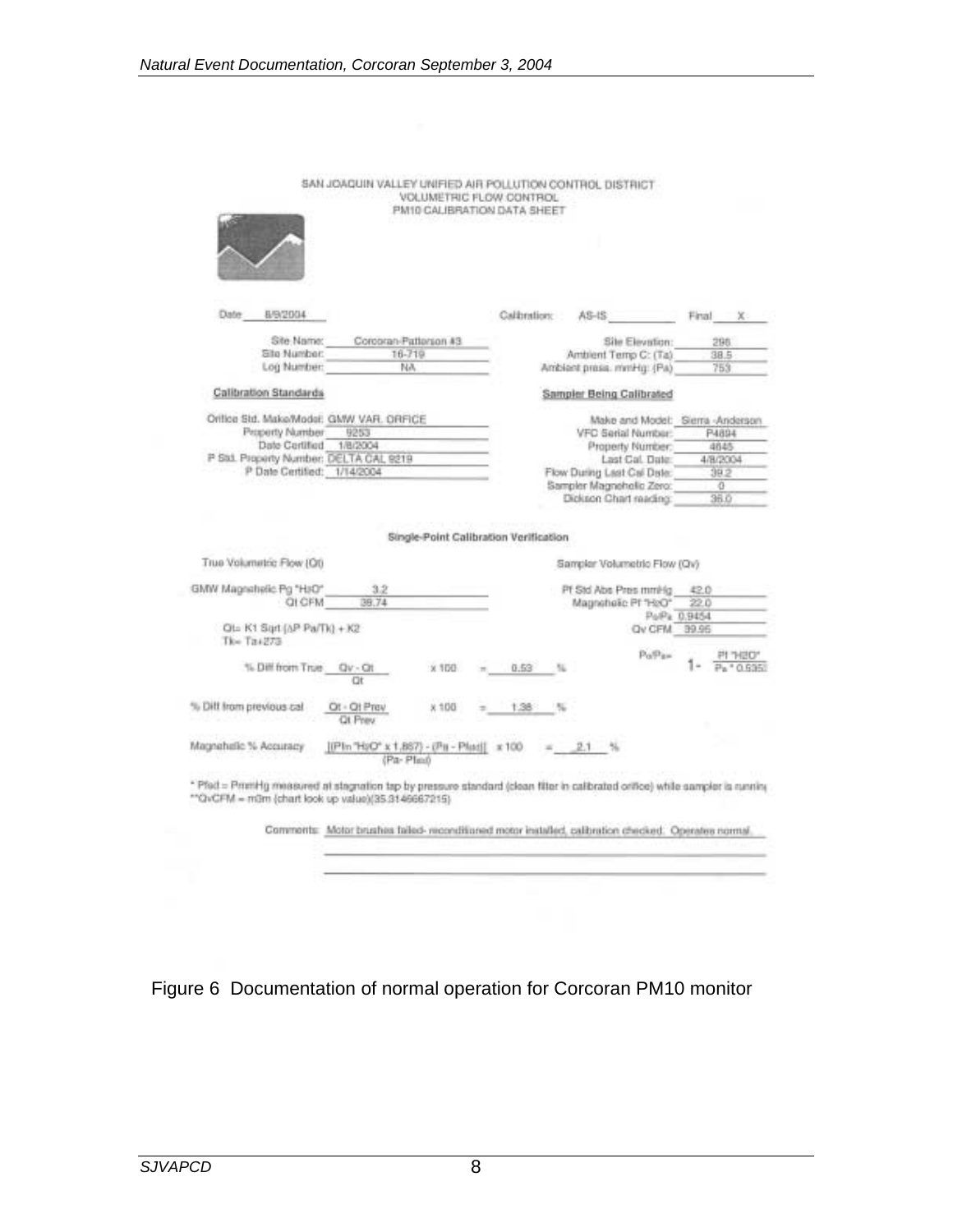| Jan. 25, 2005                                    | 36.101389<br>-119.565833<br>5798073<br>269015<br>ă                                | $\ddot{\phantom{0}}$                                                                             |                                |     |                                                                                           |                                                                                                                  |                                                                                                         |  |
|--------------------------------------------------|-----------------------------------------------------------------------------------|--------------------------------------------------------------------------------------------------|--------------------------------|-----|-------------------------------------------------------------------------------------------|------------------------------------------------------------------------------------------------------------------|---------------------------------------------------------------------------------------------------------|--|
|                                                  | UTM NORTHING:<br>UTM EASTING:<br>CAS NUMBER:<br>LONGITUDE:                        | ELEVATION-MSL:<br>PROBE HEIGHT:<br>$\sim$                                                        |                                |     |                                                                                           |                                                                                                                  | $\circ$                                                                                                 |  |
|                                                  | LATITUDE:<br>UTM ZONE:                                                            | UG/CU METER (25 C)<br>24 HOURS                                                                   | DECEMBER                       |     |                                                                                           |                                                                                                                  |                                                                                                         |  |
|                                                  |                                                                                   | MIN DETECTABLE:<br>DURATION:<br>UNITS:                                                           | <b>NOVEMBER</b>                |     |                                                                                           |                                                                                                                  | 1 Values marked with 'S' exceed the SECONDARY STANDARD of: 155<br>$\circ$                               |  |
|                                                  |                                                                                   |                                                                                                  | <b>OCTOBER</b>                 |     |                                                                                           |                                                                                                                  | 1 Values marked with 'P' exceed the PRIMARY STANDARD of: 155<br>$\circ$                                 |  |
|                                                  | URBANIZED AREA: (0000) NOT IN AN URBAN AREA                                       | <b>SUBURBAN</b>                                                                                  | SEPTEMBER<br>217<br>$\alpha$   | 138 | $\frac{5}{6}$<br>60                                                                       | $\mathbf{r}$                                                                                                     | n<br>114.2<br>217.                                                                                      |  |
| LONIED STATES ENVIRONMENTAL PROTECTION AGENCY    | VELTEA NIQUOC NES (160)<br>(06) California                                        |                                                                                                  |                                |     |                                                                                           |                                                                                                                  | $\circ$                                                                                                 |  |
| RAW DATA MAX VALUES REPORT<br>AIR QUALITY SYSTEM | LAND USE: RESIDENTIAL<br>STATE:<br>AQCR:                                          | REPORT FOR: 2004<br>LOCATION SETTING:                                                            | AUGUST                         |     |                                                                                           |                                                                                                                  | $\circ$                                                                                                 |  |
|                                                  |                                                                                   |                                                                                                  | JULY                           |     |                                                                                           |                                                                                                                  |                                                                                                         |  |
|                                                  |                                                                                   |                                                                                                  | JUNE                           |     |                                                                                           |                                                                                                                  | $\circ$<br>217.                                                                                         |  |
|                                                  | SITE IS GIMMONIDE OT 31 EDIEM \$000-160-00 OF SOTINOM ELECTRARIE SI SITE          | (0945) Sam Joaquin Valley Unified Air Pollution Control Dist                                     |                                |     |                                                                                           |                                                                                                                  | Note: A plus sign ("+") following a value indicates that the computed average<br>ANNUAL MAX:<br>$\circ$ |  |
|                                                  |                                                                                   |                                                                                                  | МAY                            |     |                                                                                           |                                                                                                                  | $\circ$                                                                                                 |  |
|                                                  |                                                                                   | (063) HI-VOL SA/GMW-1200 GRAVIMETRIC                                                             | APRIL                          |     |                                                                                           |                                                                                                                  | 114.2                                                                                                   |  |
|                                                  |                                                                                   |                                                                                                  | <b>MARCH</b>                   |     |                                                                                           |                                                                                                                  | ANNUAL MEAN:<br>$\circ$                                                                                 |  |
|                                                  | MARCOROO, 'AN WOSKELLEG 025T<br>poc:                                              | GMW HI-VOL SSI SIERRA ANDERSON ALTERNATE 6 DAY SAMPLING<br>(0145) California Air Resources Board | <b>FEBRUARY</b>                |     |                                                                                           |                                                                                                                  | includes one or more raw data values effected by a special event.<br>$\circ$<br>ın,                     |  |
|                                                  | (81102) PM10 Total 0-10um STP<br>(031) Kings                                      | COLLECTION AND ANALYSIS METHOD:<br><b>OTHER</b>                                                  |                                |     |                                                                                           |                                                                                                                  | $\circ$                                                                                                 |  |
|                                                  | CITY: (16224) Corcoran<br>SITE ID: 06-031-0004<br>SITE COMMENTS:<br>SITE ADDRESS: | MONITOR COMMENTS:<br>SUPPORT AGENCY:<br>REPORTING ORG:<br>MONITOR TYPE:                          | <b>JANUARY</b><br><b>MONTH</b> |     |                                                                                           |                                                                                                                  | ANNUAL OBSERVATIONS:                                                                                    |  |
|                                                  | COUNTY:                                                                           |                                                                                                  | Day                            |     | $\frac{6}{1}$<br>$\frac{9}{14}$<br>$\mathbf{a}$<br>$\overline{20}$<br>$\overline{a}$<br>Η | $\overline{2}$<br>$\overline{3}$<br>$\overline{a}$<br>24<br>25<br>26<br>27<br>$\mathbf{28}$<br>29<br>$\tilde{a}$ | MEAN:<br>NO.:<br>MAX:                                                                                   |  |

Figure 7 Raw Data Maximum Values Report for the Corcoran Monitoring Site measuring a PM10 level of 217  $\mu$ g/m $3$  in Corcoran on September 3, 2004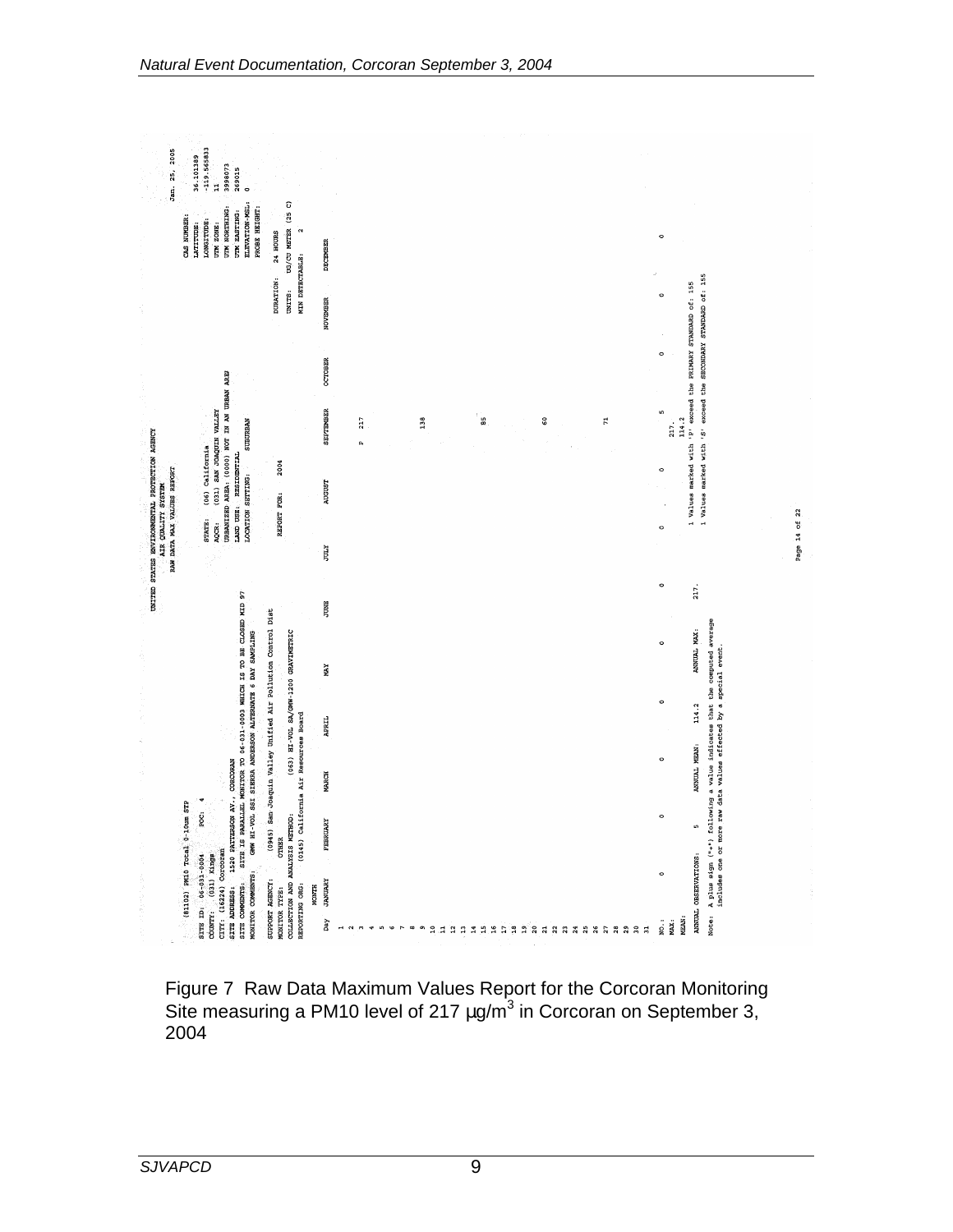### **SYNOPTIC METEOROLOGY FOR THE SEPTEMBER 2 AND 3, 2004 EPISODE**

The last measurable precipitation had occurred 98 days before the start of this episode. During this episode, the average hourly wind speed in Corcoran was 10 mph, and wind gusts reached 14 mph. In contrast, the average hourly wind speed for the area for September 2004 was only 5 mph. Windy conditions are rare in the Corcoran area. According to CART, a statistically based computer model that stands for "Classification and Regression Trees," and modeling of climate data from Corcoran from 1988 to 2000, "[high] wind speeds [at Corcoran] make little difference in [PM] concentrations in Corcoran" (SJVAPCD 2003, p L18).

The high wind event must therefore be viewed regionally. Since September 3 was the sampling day for the alternate Corcoran monitor, no other monitors gave official readings for that day. A TEOM (Tapered Element Oscillating Monitor) in Stockton recorded a PM10 concentration of 176  $\mu$ g/m<sup>3</sup>, which would have also constituted an exceedance; however, the Stockton TEOM is not certified as data for record.

The September 2 and 3, 2004 PM10 episode in the SJVAB was exceptional in that wind speeds were much higher than normal throughout the San Joaquin Valley. In addition, the high winds persisted for many hours, which is also atypical. For the San Joaquin Valley and some areas of Sacramento Valley, 18 out of 42 sites recorded daily average wind speeds far out of historical range (more than 3 standard deviations). The high wind event resulted in entrainment of dust followed by deposition as the plume moved further down the San Joaquin Valley from Stockton to Bakersfield.The winds slowed in the Corcoran, PM10 that had been entrained north of the site was deposited, and the result was higher PM10 levels.

# **September 2, 2004**

A wind blown dust event began across parts of Sacramento and San Joaquin Valley late in the day on September 2, 2004. The alternate Corcoran monitor measured a 24-hour PM10 concentration of 119  $\mu$ g/m<sup>3</sup> on that day. Table 2 outlines the peak and daily average particulate matter measurements at Stockton, Modesto, Bakersfield-California, Corcoran, Clovis, and Fresno-1<sup>st</sup>. In order to understand the variability of these measurements, District staff conducted an in-depth examination of the synoptic pattern and surface winds and observations, aircraft soundings, and lower air profiler measurements leading to the episode.

The meteorological synoptic analysis showed that an unseasonably deep trough developed near Vancouver Island on the morning of the September 1, 2004. The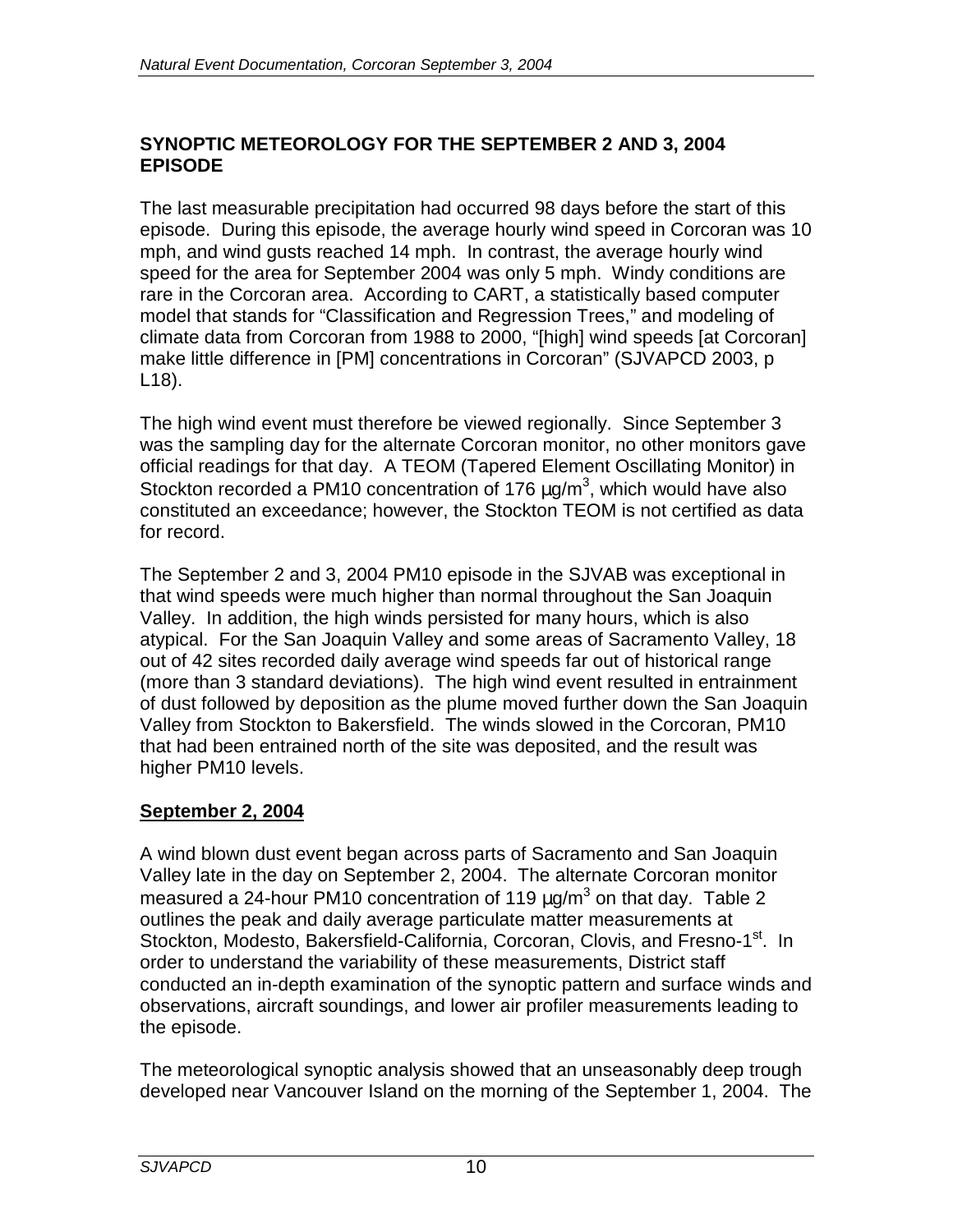|                        | $10 - T EOM1$ |         |         | $10$ -BAM <sup>2</sup> |         | $2.5 - BAM$ | $FRM-103$ |
|------------------------|---------------|---------|---------|------------------------|---------|-------------|-----------|
| <b>Site Name</b>       | Peak          | $24 -$  | Peak    | $24 -$                 | Peak    | $24 -$      | $24 -$    |
|                        |               | Avg.    |         | Avg.                   |         | Avg.        | Avg.      |
| Stockton               | 173           | 40      | $\star$ | $\star$                | $\star$ | $\star$     | $\star$   |
| Modesto                | $\star$       | ¥       | $\star$ | $\star$                | 21      | 9           | $\star$   |
| Corcoran               | 111           | 55      | 380     | 119                    | 21      | 15          | $\star$   |
| <b>Clovis</b>          | 60            | 41      | $\star$ | $\star$                | $\star$ | $\star$     | $\star$   |
| Fresno-1 <sup>st</sup> | $\star$       | *       | 73      | 50                     | $\star$ | $\star$     | $\star$   |
| <b>Bak-Cal</b>         | $\star$       | $\star$ | $\star$ | $\star$                | 22      | 12          | $\star$   |

| Table 2 Peak and Daily Average Particulate Matter           |
|-------------------------------------------------------------|
| Measurements for sites across the SJV for September 2, 2004 |

Units in  $\mu$ g/m<sup>3</sup>, \*-N/A

trough slowly pushed southeastward toward California. The upper level system reached northern California on the morning of September 2, 2004 and pushed southeastward into the Great Basin by the September 3, 2004. The afternoon surface charts depicted a surface high pressure ridge draped across central California to Tonopah, with a thermal low near Kingman, Arizona. The  $0Z^4$ (17:00 PDT) surface pressure gradient was +10.9 millibars (MB) from San Francisco (SFO) to Las Vegas (LAS). A +10.9 MB pressure gradient means onshore or up-valley (from low elevations to high elevations on the Valley floor) flow, which results in strong northwesterly winds across the San Joaquin Valley. A moderately strong dry cold front curved westward from Tonopah, Nevada toward Redding. The morning temperature soundings over Fresno showed a strong inversion of 12 degrees Fahrenheit from the surface up to 1,500 feet. At Bakersfield the temperature sounding showed a moderate inversion of 7 degrees Fahrenheit from the surface up to 1,000 feet.

Upper level charts indicated a strong low over the Intermountain Region, with a trough digging south-southwestward across extreme northeastern California. A strong temperature gradient (packing) at 850 MB and an intense upper level (300 MB) jet were evident across northwestern California on the 05:00 PDT (12 Z) analysis maps. The moderate temperature gradient aloft, along with a strong upper level jet, manifested the surface pressure gradient and resulted in strong gusty winds measured at several hourly-surface meteorological monitoring sites during the evening hours on September 2. Table 3 shows the 24-hour daily average wind speeds at SJVAPCD air monitoring, ASOS (Automated Surface Observing System), and CIMIS (California Irrigation Management Information System) sites for September 2, 2004. *Italicized* sites recorded wind speeds

<sup>-</sup><sup>1</sup> Tapered Element Oscillating Monitor (TEOM)

<sup>&</sup>lt;sup>2</sup> Beta Attenuation Monitor (BAM)

 $^3$  Federal Reference Method (FRM)

<sup>&</sup>lt;sup>4</sup> 0Z is midnight Zulu time. The National Oceanic and Atmospheric Association (NOAA) satellites use Zulu time. 0Z is equivalent to midnight Universal Coordinated Time (UTC, formerly referred to as Greenwich Mean Time). 0Z is also equivalent to 017:00 Pacific Daylight Savings Time (PDT). 12Z is equivalent to 5:00 PDT.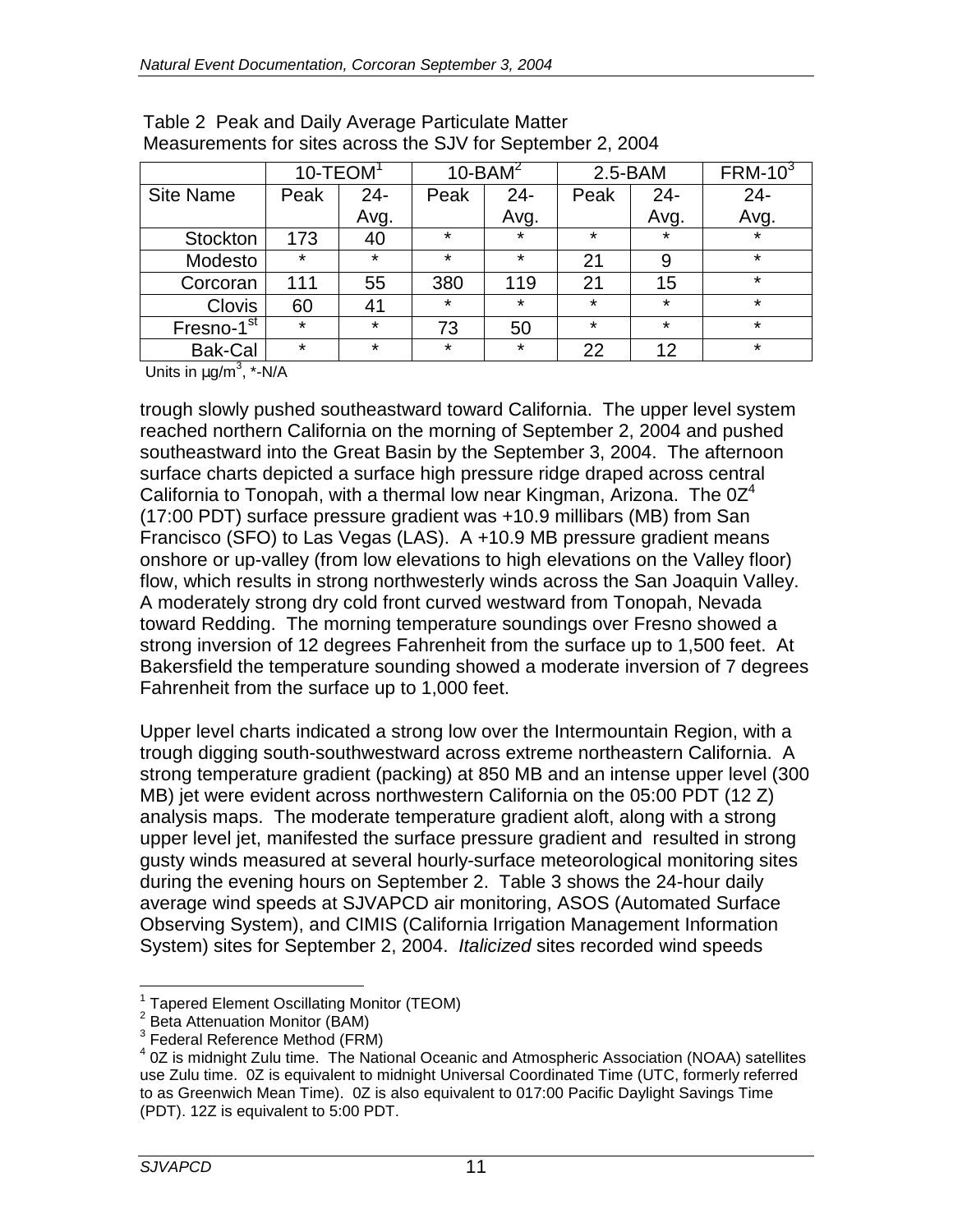| <b>SJVAPCD Air Monitor</b> |      | <b>ASOS</b>         |     | <b>CIMIS</b>      |     |              |     |  |
|----------------------------|------|---------------------|-----|-------------------|-----|--------------|-----|--|
|                            | WS   |                     | WS  |                   | lws |              | WS  |  |
|                            | mph  |                     | mph |                   | mph |              | mph |  |
| Visalia LAP                | 5.0  | <b>BFLD Meadows</b> | 7.3 | <b>FivePoints</b> | 7.3 | lFamoso      | 2.8 |  |
| Clovis                     | 7.0  | lFresno YI          |     | 10.4 Shafter/USDA | 3.3 | Orange Cove  | 6.7 |  |
| <b>Fresno SSP</b>          | 3.0  | Hanford             | 9.0 | Firebaugh/Telles  | 5.8 | Madera       | 6.2 |  |
| Madera Pump                | 15.0 | Madera-AP           | 9.1 | Stratford         | 7.1 | Belridge     | 3.8 |  |
| Maricopa                   | 6.0  | Merced-AP           | 7.9 | Kettleman         | 6.4 | Merced       | 5.4 |  |
| Merced-Coffee              | 5.0  |                     |     | Visalia/Americas  | 3.9 | Patterson    | 9.3 |  |
| Parlier                    | 6.0  |                     |     | Parlier           | 5.0 | Lodi West    | 3.0 |  |
| Turlock                    | 6.0  |                     |     | Blackwells Corner | 5.6 | Tracy        | 7.6 |  |
|                            |      |                     |     | os Banos          | 7.5 | Porterville  | 3.7 |  |
|                            |      |                     |     | Manteca           | 5.7 | Arvin-Edison | 4.5 |  |
|                            |      |                     |     | Modesto           | 5.8 | Delano       | 3.6 |  |
|                            |      |                     |     | Fresno State      | 6.5 | Westlands    | 9.1 |  |
|                            |      |                     |     | Lindcove          | 2.8 | Panoche      | 5.6 |  |
|                            |      |                     |     | Kesterson         | 5.9 |              |     |  |

Table 3 24-hour average wind speeds (WS) at SJVAPCD air monitoring, ASOS, and CIMIS sites for September 02, 2004.

moderately out of normal range and **bolded** sites recorded wind speeds far out of normal range.

Lower air profiler data from Chowchilla showed that with solar insolation (heating), the inversion present in the morning began to mix out by 11:00-12:00 PDT (18 -19Z), resulting in winds aloft mixing to the surface (Figure 8, Figures 9 and 10 show later observations). The ASOS hourly observations showed northwesterly wind flow across the San Joaquin Valley (down-valley). As the upper level trough and strong jet-stream aloft began to move over the region by the late afternoon hours, northwesterly winds strengthened over the San Joaquin Valley resulting in blowing dust conditions. As the winds upwind of Corcoran intensified to 15 to 25 mph, particulate levels became elevated in Corcoran on September 3. The monitor showed slower wind speeds between 5 to 10 mph in Corcoran, illustrating a down-wind deposition of particulate material from a distant source site.

The wind event on September 2, 2004 began in the afternoon hours and continued into the early evening. Northwesterly winds led to a regional transport of particulates with local deposition occurring where winds speeds decreased. The highest 24-hour average PM10 measurement was 119  $\mu$ g/m $^3$  at Corcoran. A majority of the PM10 fraction was coarse, as approximately 13% of the PM10 sample was PM2.5 or smaller. A violation of the PM10 NAAQS did not occur on September 2 because the wind event only lasted eight to nine hours (and the standard of interest for this report is a 24-hour standard). During the overnight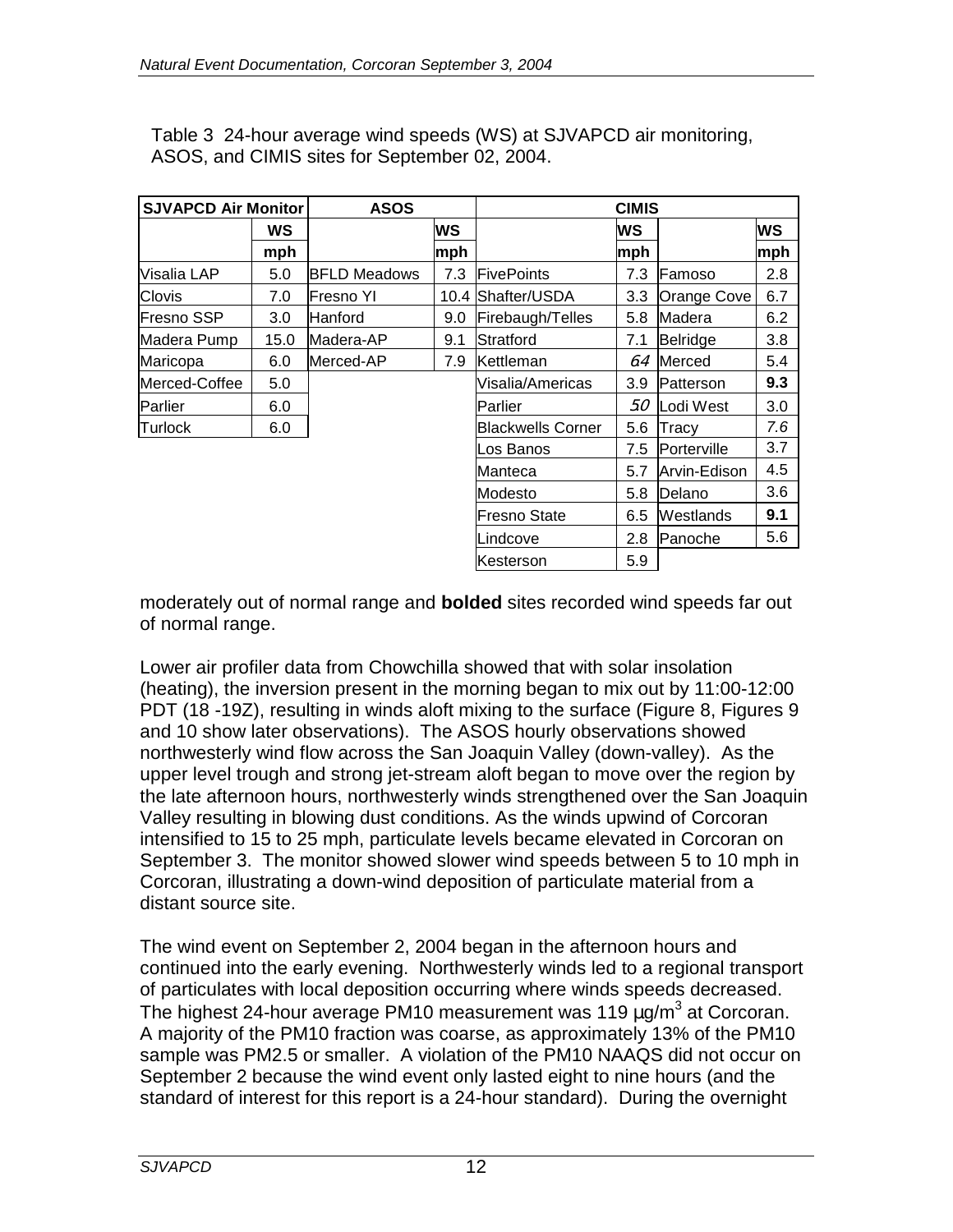Figure 8 Chowchilla Lower Air Profiler image for September 1 through September 2, 2004.



Figure 9 Chowchilla Lower Air Profiler image for September 2 through September 3, 2004.

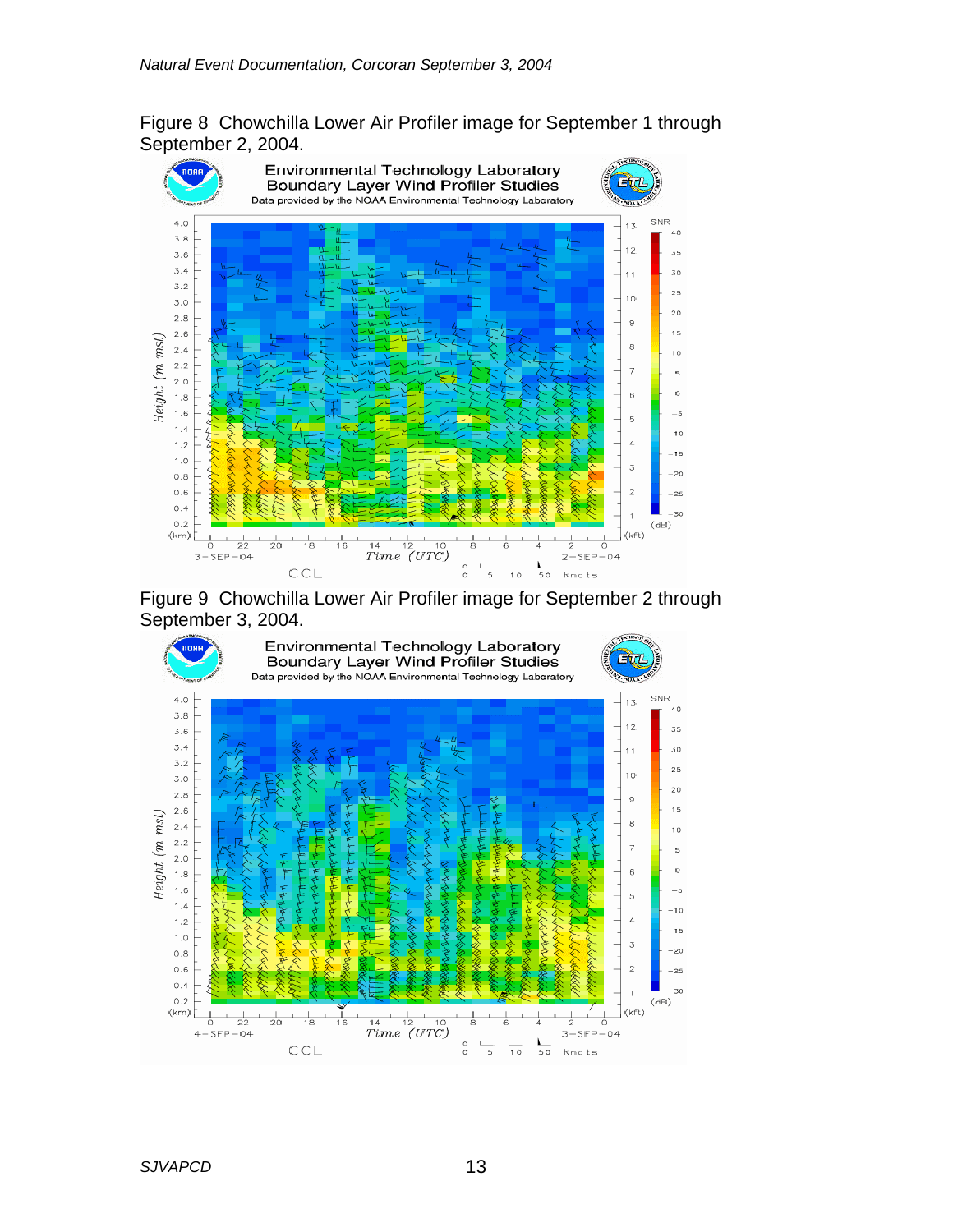Figure 10 Chowchilla Lower Air Profiler image for September 3 through September 4, 2004



hours, the upper level jet-stream moved out of the area and a weak inversion formed over the San Joaquin Valley, resulting in lower wind speeds and particulate levels.

#### **September 3, 2004**

A regional wind blown dust event occurred across the San Joaquin Valley on September 3, 2004. This regional event extended from the Sacramento Valley southward into the San Joaquin Valley. The Stockton-Hazleton and Corcoran-Patterson stations measured 24-hour PM10 concentrations of 176 and 217  $\mu$ g/m $^3$ , respectively. Table 4 outlines the peak and daily average particulate matter measurements at Stockton, Modesto, Bakersfield-California, Corcoran, Clovis, and Fresno-1<sup>st</sup>. In order to understand the variability of these measurements, District staff conducted an in depth examination of the synoptic pattern, surface winds and observations, aircraft soundings, and lower air profiler measurements leading to the episode.

The meteorological synoptic analysis showed the jet-stream re-intensified over central California on the morning of September 3, 2004. The morning surface charts depicted a strong, dry surface cold front that stretched westward across central California from Las Vegas to Monterey. The 05:00 PDT (12Z) surface pressure gradient was +10.5 millibars from San Francisco (SFO) to Las Vegas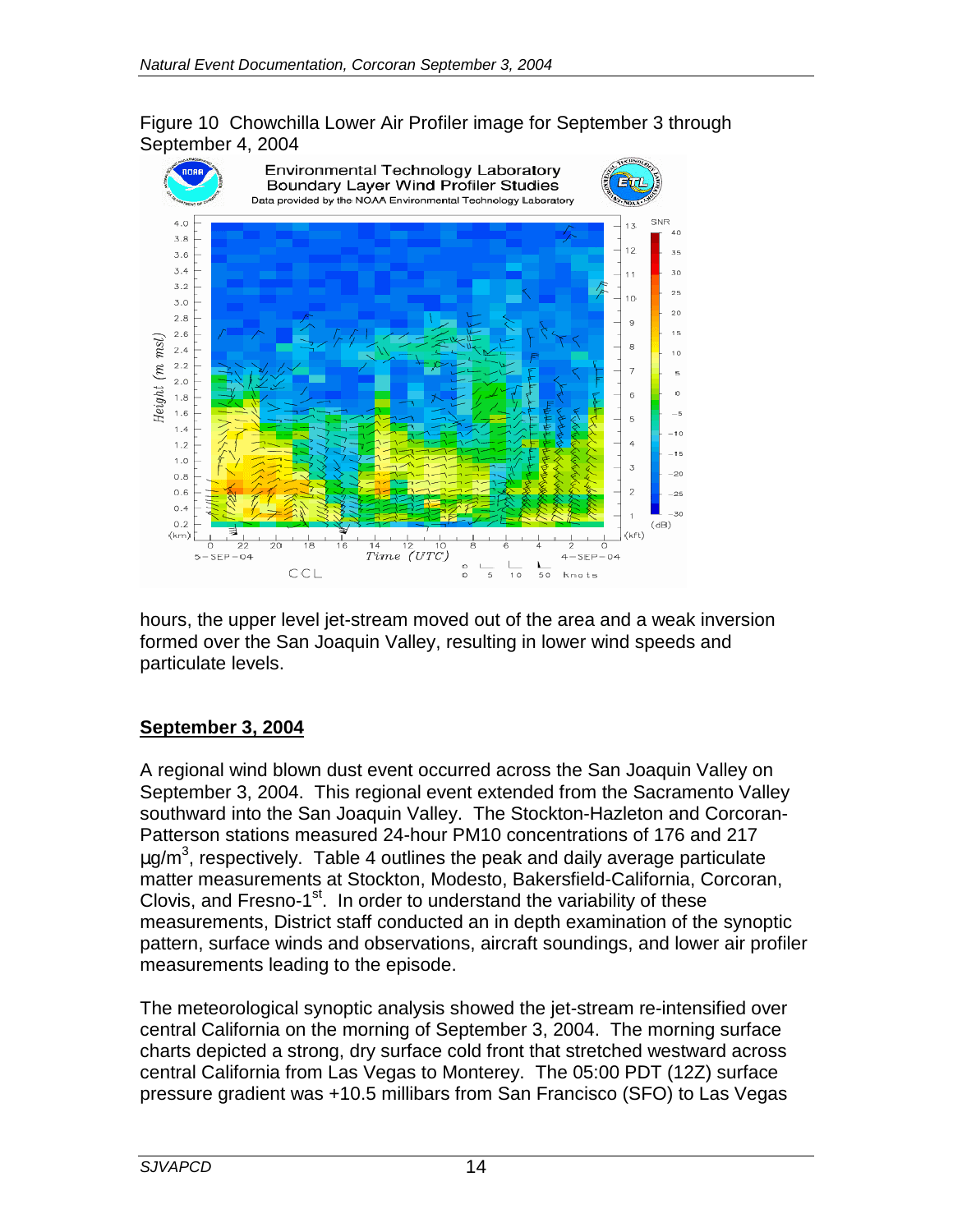|                        | 10-Teom |         |         | 10-BAM  | $2.5 - BAM$ |         | <b>FRM-10</b> |
|------------------------|---------|---------|---------|---------|-------------|---------|---------------|
| <b>Site Name</b>       | Peak    | $24 -$  | Peak    | $24 -$  | Peak        | $24 -$  | $24 -$        |
|                        |         | Avg.    |         | Avg.    |             | Avg.    | Avg.          |
| <b>Stockton</b>        | 341     | 176     | $\star$ | $\star$ | $\star$     | $\star$ | $\star$       |
| Modesto                | $\star$ | $\star$ | $\star$ | $\star$ | 20          | 10      | $\star$       |
| Corcoran               | 262     | 120     | 542     | 217     | 41          | 25      | 217           |
| <b>Clovis</b>          | 144     | 88      | $\star$ | *       | $\star$     | $\star$ | $\star$       |
| Fresno-1 <sup>st</sup> | $\star$ | $\star$ | 145     | 92      | $\star$     | $\star$ | $\star$       |
| <b>Bak-Cal</b>         | $\star$ | $\star$ | *       | $\star$ | 23          | 14      | $\star$       |

Table 4 Peak and Daily Average Particulate Matter Measurements for sites across the SJV for September 3, 2004 units in  $\mu$ g/m $^3$ , \*-N/A

(LAS). A +10.5 millibars pressure gradient means onshore or up-valley flow (from low elevations to high elevations on the Valley floor). The morning temperature sounding over Fresno showed a moderate inversion of 7 degrees Fahrenheit from the surface up to 2,500 feet turning unstable above. At Bakersfield the temperature sounding showed a slightly unstable atmosphere.

Upper level charts indicated a deep trough across the Great Basin, the vast area of valleys and narrow mountain ranges centered on Nevada and extending to the Sierra Nevada Range in California on the west and to the Rockies in Utah on the east. A strong high located 900 NM (nautical miles) west of Eureka, and a ridge was building northeastward into British Columbia. A moderate temperature gradient at 850 MB and an intense upper level (300 MB) jet were evident across northern California on the 05:00 PDT (12Z) analysis maps. With afternoon heating, the inversion rapidly dissipated. With strong upper-level mixing in the afternoon, northwesterly winds were mixed to the ground. Table 5 shows the 24 hour daily average wind speeds at SJVAPCD air monitoring, ASOS, and CIMIS sites for September 03, 2004. *Italicized* sites recorded wind speeds moderately out of normal range and **bolded** sites recorded wind speeds far out of normal range.

Lower air profiler data from Chowchilla indicated that with solar heating, the weak morning inversion rapidly mixed out by 09:00 – 10:00 PDT (16 - 17Z), resulting in strong winds aloft mixing to the surface (Figure 9). Madera had higher wind speeds on September 2, 2004 compared to September 3 whereas Stockton had higher wind speeds on September 3, 2004 compared to September 2. Figures 11 and 12 show that on the September 2, 2004, wind characteristics at Madera and Stockton were marked by a short duration event of elevated winds. On the other hand, September 3 was marked by gusty, strong winds occurring for most of the day. Peak one-hour average wind speed measurements at Madera measured 19 mph from  $12:00 - 15:00$  PDT (19 – 22Z), with a 20 mph wind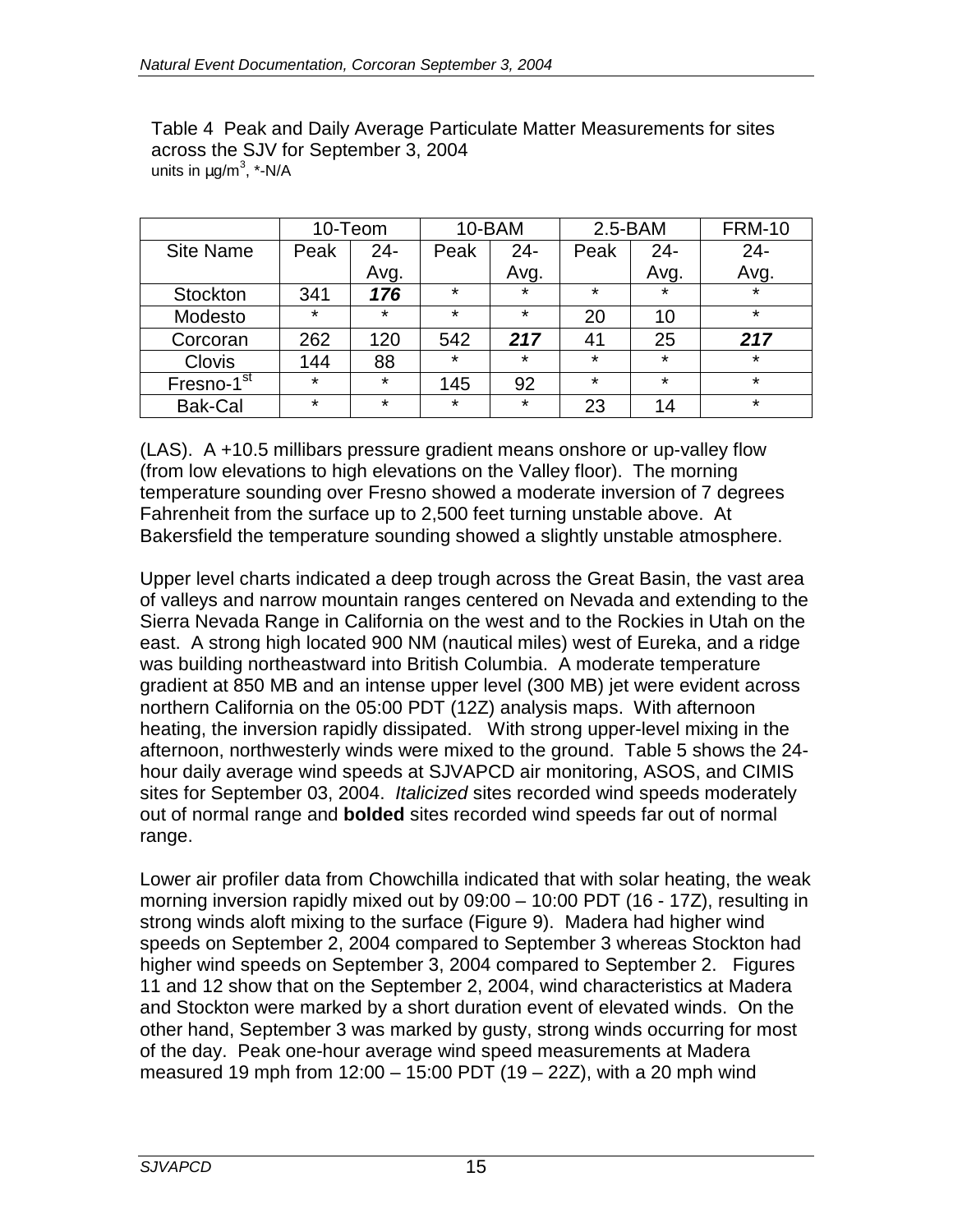speed measurement recorded at 15:00 – 16:00 (22 – 23Z) and 17:00 –18:00 PDT  $(0 - 1Z)$ .

In summary, the regional wind event on the September 3, 2004 across the Sacramento and San Joaquin Valley resulted in a PM10 measurements of 176 and 217  $\mu$ g/m<sup>3</sup> in Stockton and Corcoran respectively; these levels exceeded the federal 24-hour PM10 standard. Many sites recorded daily average wind speeds that were more than 3 standard deviations from the normal, resulting in a natural wind-blown dust event occurring on September 3, as is evident with the widespread elevated PM10 measurements. Strong to gusty winds in parts of the Sacramento and San Joaquin Valley transported particulates to areas where winds slowed, the particles were deposited near the surface, and high PM10 levels resulted. Local sources may have contributed to the samples, but the large regional transport component overwhelmed their contribution.

Table 5 24-hour average wind speeds at SJVAPCD air monitoring, ASOS, and CIMIS sites for September 3, 2004

| <b>SJVAPCD Air</b> |      |                     |     |                          |      |                         |      |  |
|--------------------|------|---------------------|-----|--------------------------|------|-------------------------|------|--|
| <b>Monitor</b>     |      | <b>ASOS</b>         |     | <b>CIMIS</b>             |      |                         |      |  |
|                    | WS   |                     | WS  |                          | WS   |                         | WS   |  |
|                    | mph  |                     | mph |                          | mph  |                         | mph  |  |
| Visalia LAP        | 5.0  | <b>BFLD Meadows</b> | 5.8 | <b>FivePoints</b>        | 9.4  | Famoso                  | 3.5  |  |
| Clovis             | 6.0  | Fresno YI           | 8.9 | <b>IShafter/USDA</b>     | 3.2  | <b>Orange Cove</b>      | 4.4  |  |
| <b>Fresno SSP</b>  | 3.0  | <b>Hanford</b>      | 9.3 | Firebaugh/Telles         | 9.3  | Madera                  | 6.3  |  |
| Madera Pump        |      | 15.0 Madera-AP      | 7.9 | Stratford                |      | 10.0 Belridge           | 3.9  |  |
| Maricopa           | 7.0  | Merced-AP           |     | 11.5 Kettleman           | 6.4  | Merced                  | 6.8  |  |
| Merced-Coffee      | 7.0  |                     |     | Visalia/Americas         | 2.9  | <b>IPatterson</b>       | 18.8 |  |
| Parlier            | 5.0  |                     |     | Parlier                  | 3.7  | Lodi West               | 5.8  |  |
| Turlock            | 11.0 |                     |     | <b>Blackwells Corner</b> | 6.5  | Tracy                   | 11.4 |  |
|                    |      |                     |     | os Banos                 |      | <b>13.3 Porterville</b> | 3.1  |  |
|                    |      |                     |     | Manteca                  | 7.7  | Arvin-Edison            | 4.5  |  |
|                    |      |                     |     | Modesto                  | 10.1 | Delano                  | 4.4  |  |
|                    |      |                     |     | <b>Fresno State</b>      | 5.4  | <b>Westlands</b>        | 10.5 |  |
|                    |      |                     |     | Lindcove                 | 2.9  | <b>IPanoche</b>         | 9.1  |  |
|                    |      |                     |     | <b>Kesterson</b>         | 14.4 |                         |      |  |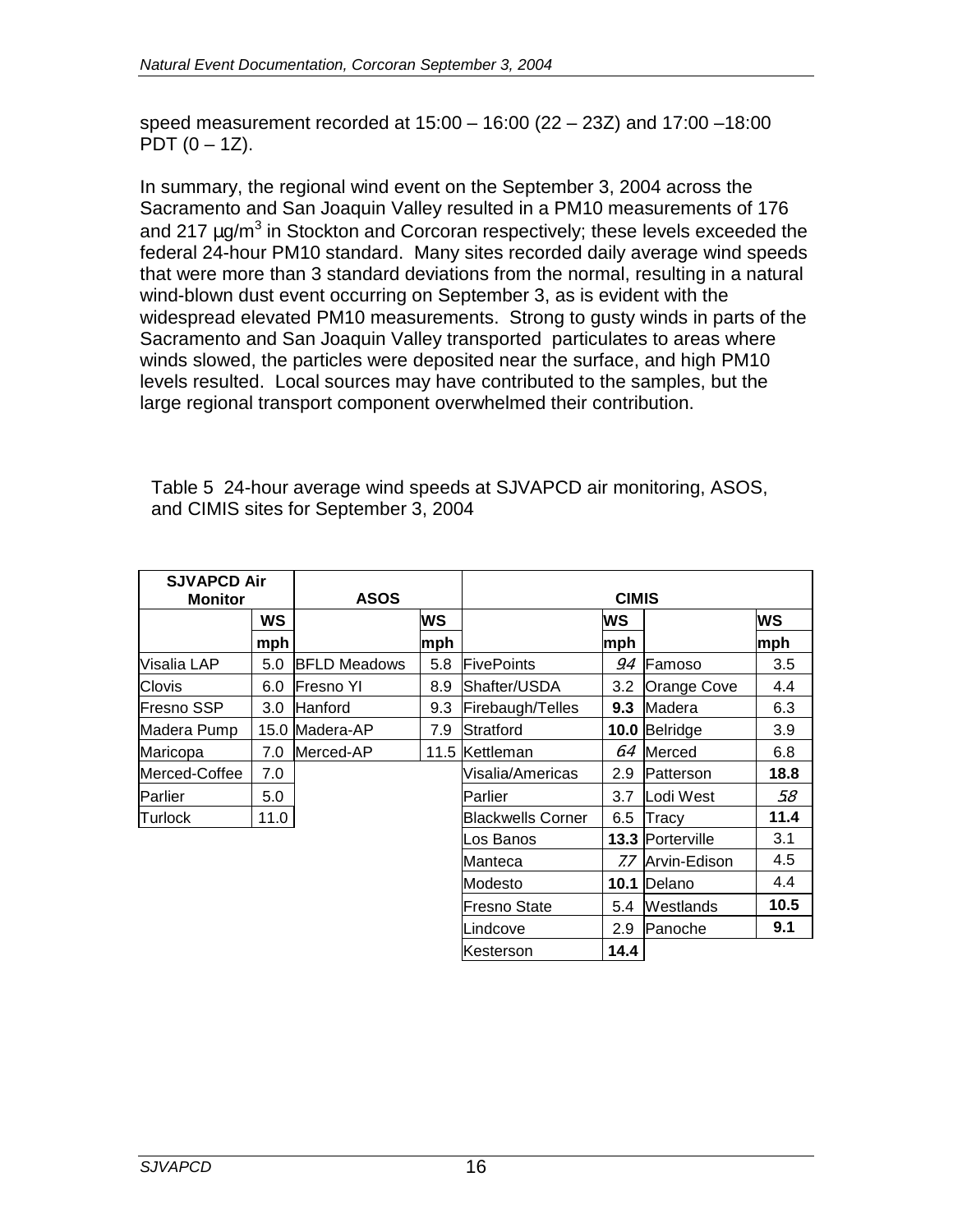